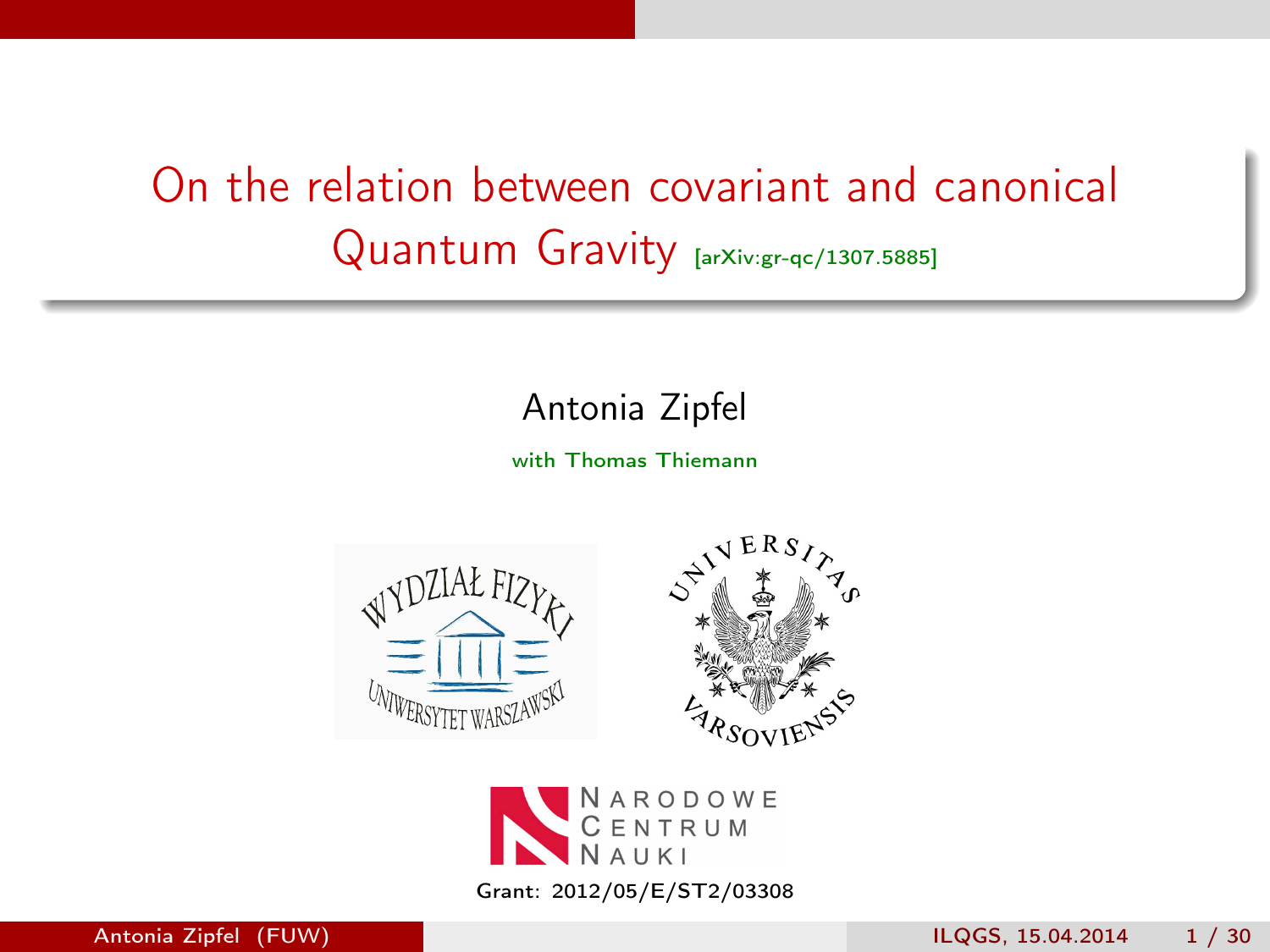### **Motivation**

#### Canonical LQG



#### Covariant LQG



 $T_s(A) = \text{Tr}[\prod$ l  $h^j$  $\int_I(A)\prod$ n  $\iota_n]$  $\mathcal{H}_{kin}$  =  $\bigoplus$  $γ ∈ Σ$  $\mathcal{H}_{\mathit{kin},\gamma}$ 

 $Z[\kappa]$  =  $\sum$ c ∏v  $\mathcal{A}_{\mathcal{V}}$   $\prod$ f  $\mathcal{A}_f \times \mathcal{B}$  $\mathcal{H}_{\partial\kappa}\simeq\mathcal{H}_{\rm kin}$ 

Is it possible to merge covariant and canonical LQG?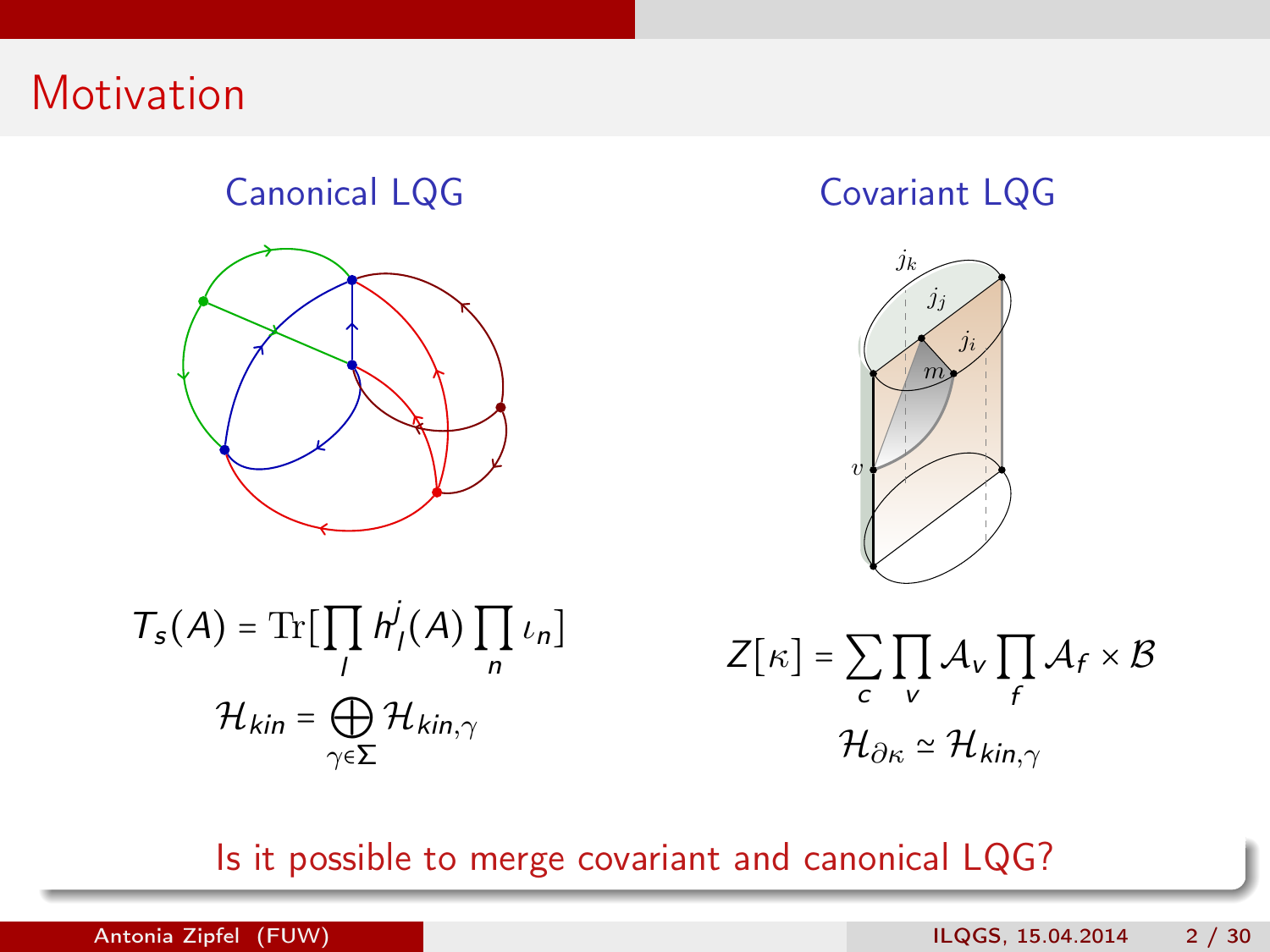### The general idea

v  $m\!\!\!/$  $j_i$  $j_k$  $j_j$ 

Heuristic Idea

$$
\delta(H) = \int \exp\left(itH\right) \mathrm{d}t \leftrightarrow \sum_{\kappa} \underbrace{Z[\kappa]}_{\text{Feynman}}
$$

[Reisenberger, Rovelli]

"Physical Scalar Product"  $\eta[\, {\mathcal T}_{{\mathsf s}}](\, {\mathcal T}_{{\mathsf s}'}) \coloneqq \quad \sum\;\; \langle\, {\mathcal T}_{{\mathsf s}}|{\mathsf Z}[\kappa]|\,{\mathcal T}_{{\mathsf s}'} \rangle$  $\kappa:\gamma_{s} \rightarrow \gamma_{s}$ 

 $\langle\, T_{s} | Z[\kappa] | \,T_{s'} \rangle$  $\partial\kappa$  =  $\gamma_{\bm{s}}$   $\cup$   $\gamma_{\bm{s'}}$ 

Rovelli,Reisenberger,Barrett, Crane, Engle, Pereira, Livine, Freidel, Krasnov, Kaminski, Kisielowski, Lewandowski, . . .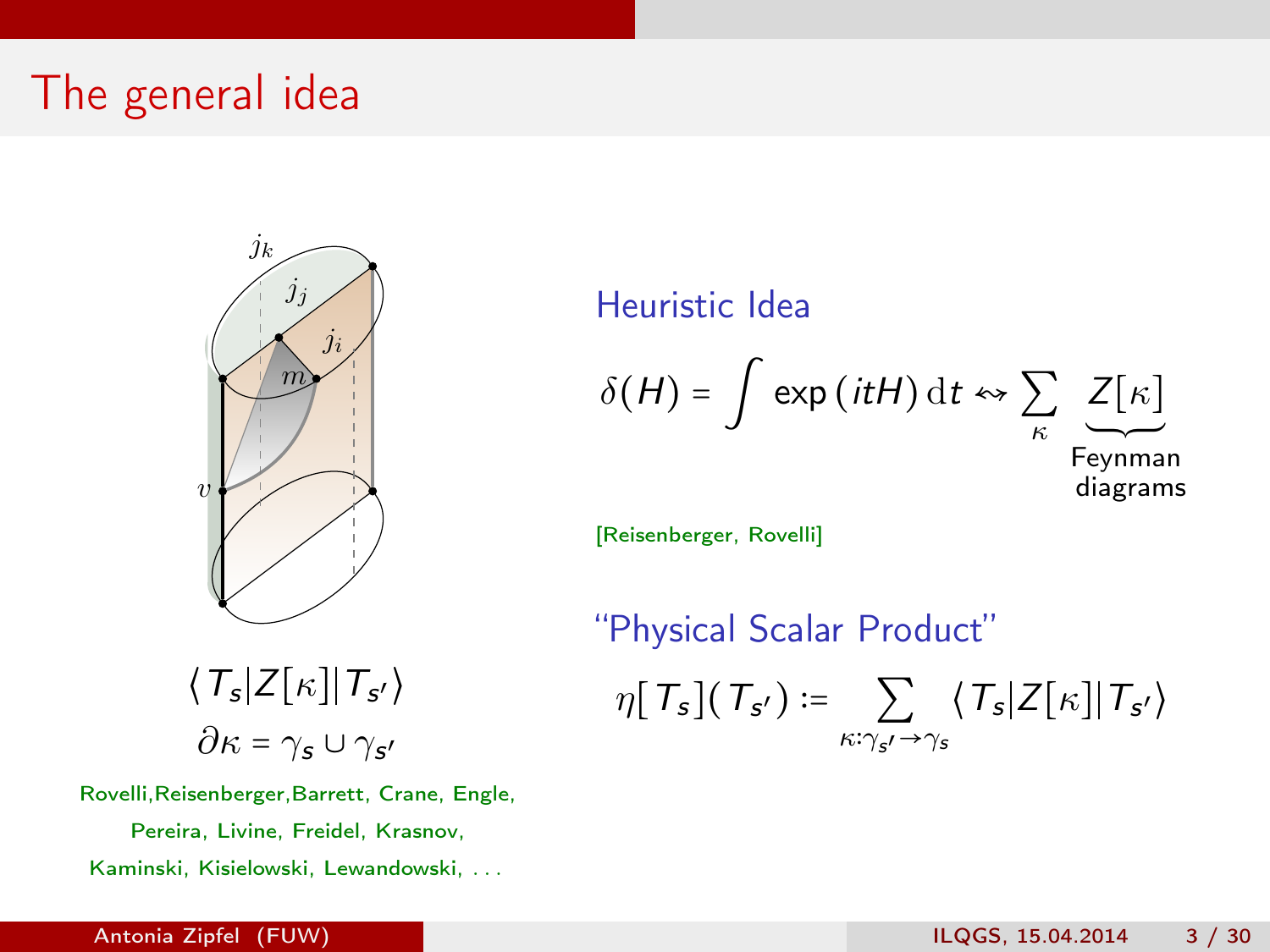### Main Results

The extension of the [Engle,Pereira,Rovelli, Livine]-[Freidel, Krasnov]-model by [Kaminski, Kisielowski, Lewandowski] enables to investigate whether spin foams can be used to construct a rigging map for any of the presently defined Hamiltonian constraint operators.

We suggest a 'rigging map' closely following the ideas of [Reisenberger, Rovelli].

In the analysis of the resulting object we are able to identify an elementary spin foam transfer matrix that allows to generate any finite foam as a finite power of the transfer matrix.

It transpires that the postulated map does not define a projector on the physical Hilbert space. However, it might be possible to construct a proper rigging map in terms of a modified transfer matrix.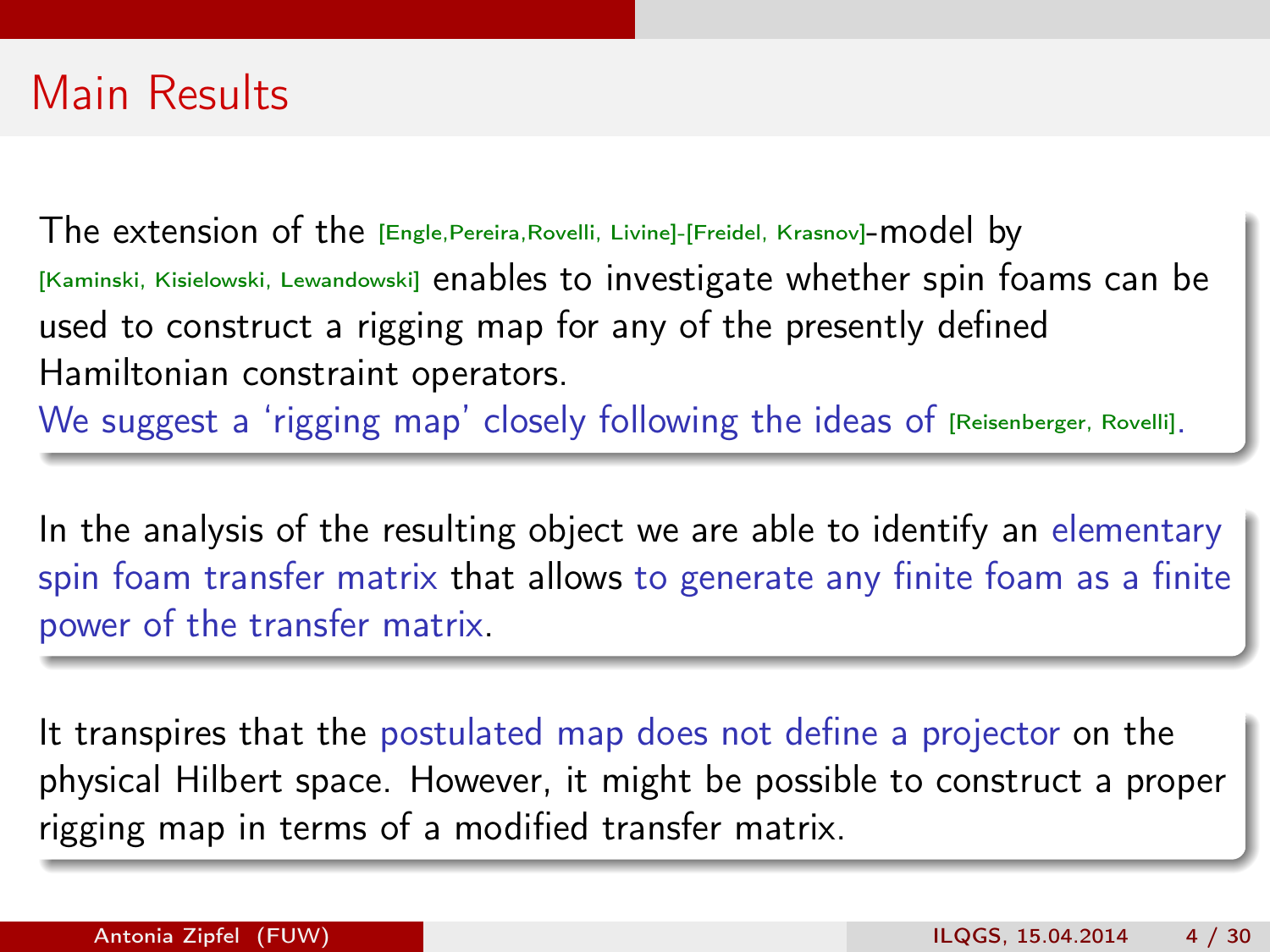### **Outline**

#### 1 [A spin foam rigging map](#page-5-0)

- [Rigging maps and spin foams a brief review](#page-5-0)
- [Proposal for a spin foam 'rigging map'](#page-7-0)
- **•** [Properties](#page-10-0)
- [Why the would-be 'rigging map' is not a proper rigging map](#page-13-0)
	- [Time ordering](#page-14-0)
	- **•** [Factorization](#page-18-0)
	- Why  $\eta$  [is not a rigging map](#page-20-0)
- [Discussion and outlook](#page-22-0)
	- [What is going wrong?](#page-23-0)
	- [Open questions](#page-28-0)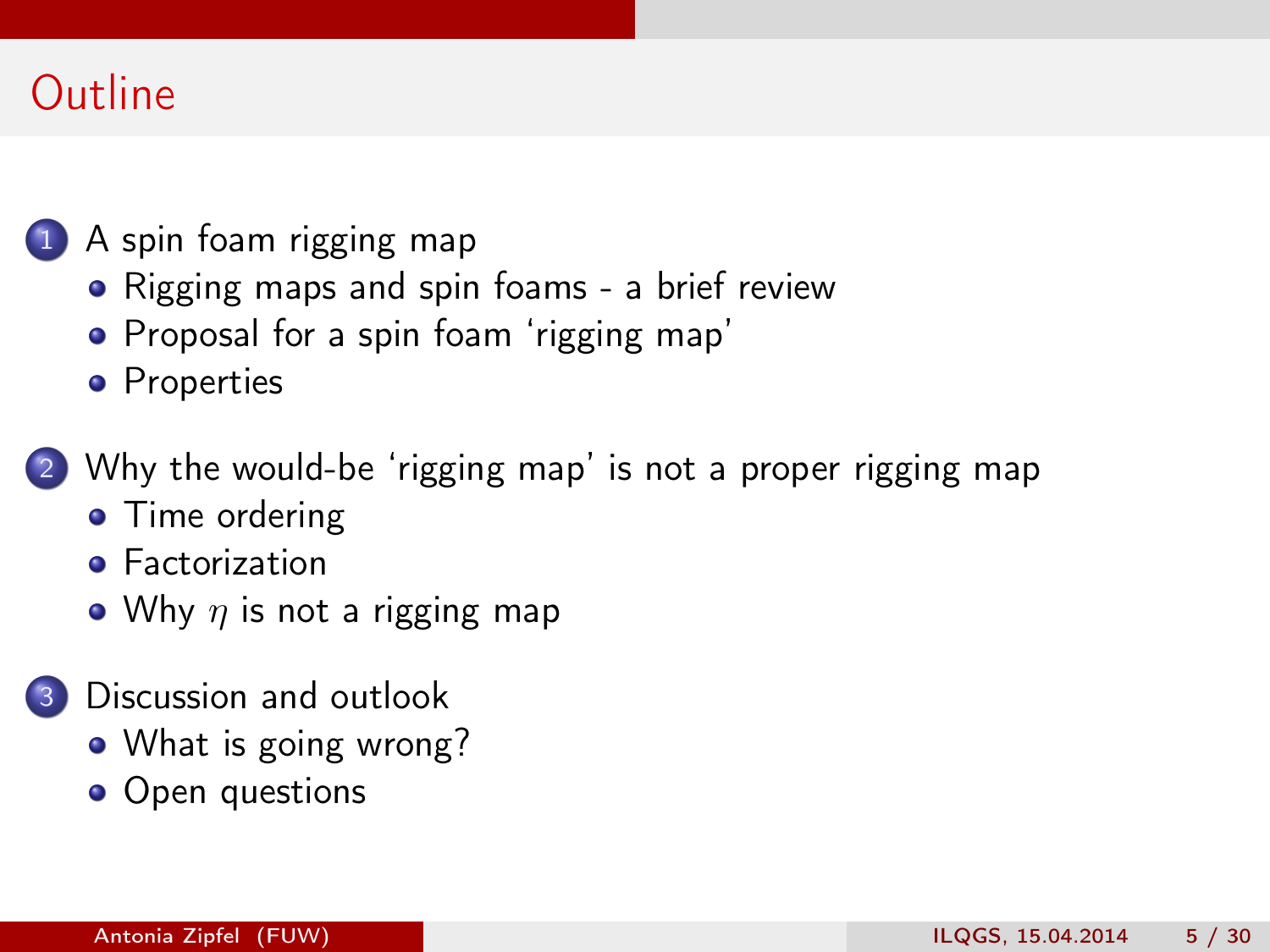### <span id="page-5-0"></span>Rigging maps

How to solve the constraints of canonical QG?

Generalized solution of C .. is a state  $I \in \mathcal{D}_{kin}^*$  s.t  $\left[C^{\ast}I\right](f) \coloneqq I(C^{\dagger}f) = 0 \ \ \forall f \in \mathcal{D}_{kin}$ 

 ${\cal D}_{kin} \in {\cal H}_{kin}$  dense domain, algebraic dual  ${\cal D}_{kin}^*$ 

Construction principle? What is the scalar product?

Rigging map Given  $\eta : \mathcal{H}_{kin} \to \mathcal{D}_{kin}^*$  s. t.  $\langle \eta(f), \eta(f') \rangle_{phys} = [\eta(f')] (f)$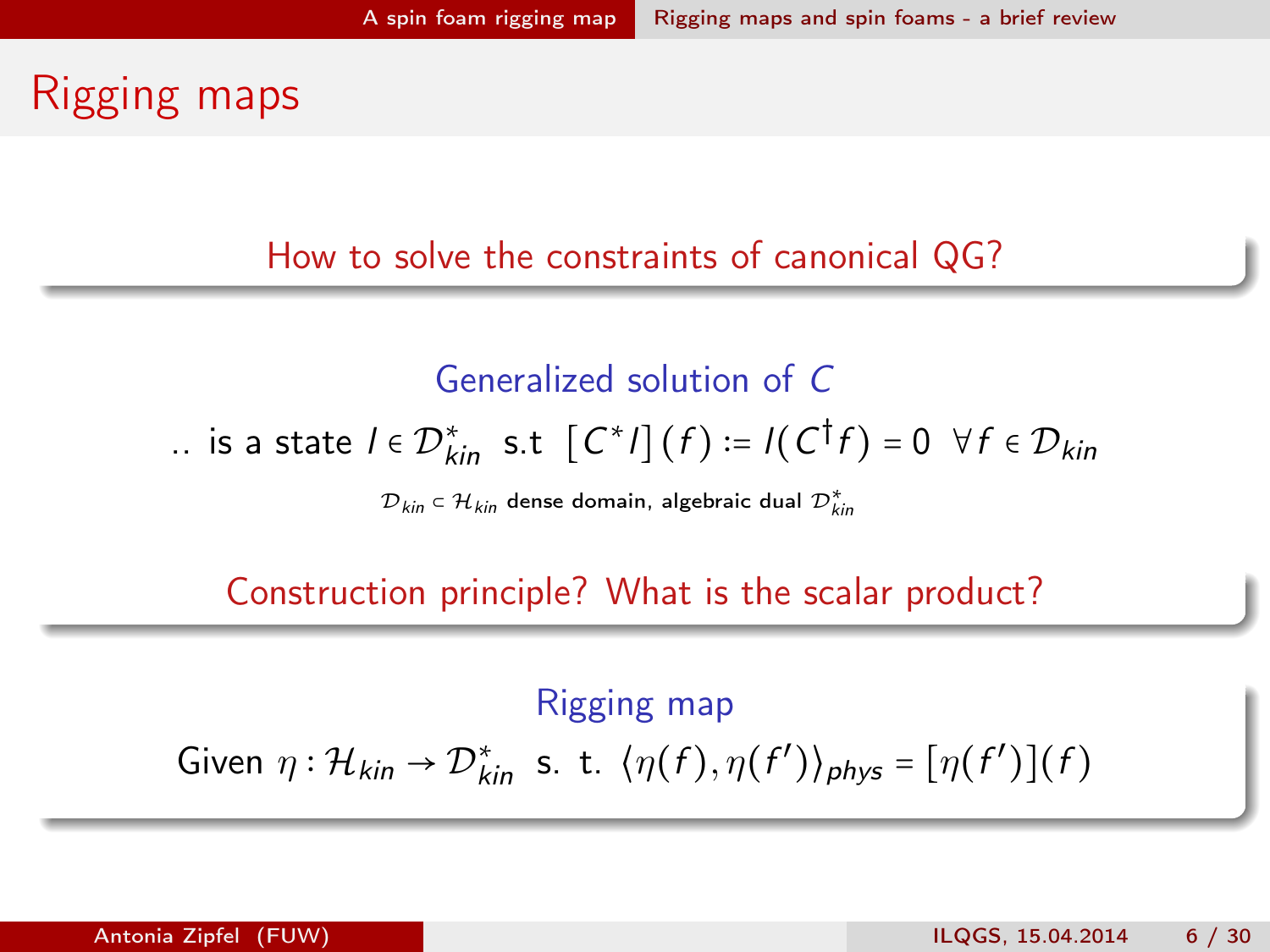#### <span id="page-6-0"></span>Euclidean spin foam models

• Action: 
$$
S_{BF} = \int_{\mathcal{M}} \text{Tr}[(B + \frac{1}{\beta} * B) \wedge F] + \text{Simplicity constraint}
$$

M space-time, B bivector, F curvature of spin(4)-connection on M,  $\beta$  Barbero-Immirzi parameter

- **2** Discretize:  $\mathfrak T$  triangulation of M with dual 2-complex  $\kappa_{\mathfrak T} \sim S_{\mathcal{B}F}[\kappa_{\mathfrak T}]$
- 3 Quantize  $\int \mathcal{DP} e^{i S_{BF}[\kappa_{\mathfrak{T}}]} \rightsquigarrow \mathcal{A}^{BF}[\kappa_{\mathfrak{T}}, \psi_{in}, \psi_{out}] = \langle \psi_{in}, Z^{BF}[\kappa_{\mathcal{T}}] \psi_{out} \rangle$
- 4 Implement simplicity constraint

#### Result

$$
\mathcal{A}^{EPRL-FK}[\kappa_{\mathfrak{T}}, \psi_{in}, \psi_{out}] = \langle \psi_{in}, Z[\kappa_{\mathfrak{T}}] \psi_{out} \rangle =
$$
\n
$$
\sum_{j_f^{\pm}, \iota_e^{EPRL}} \prod_{f} \mathcal{A}_f \prod_{e \in \kappa_{int}} Q_e \prod_{v \in \kappa_{int}} \mathcal{A}_v(j_f^{\pm}, \iota_e^{EPRL}) \mathcal{B}(\psi_{in}, \psi_{out})
$$
\n
$$
j^{\pm} = \frac{|\mathbf{1} \pm \beta|}{2} j, \, \iota_{e}^{EPRL} \text{ intertwiner coupling } j \text{ and } (j^+, j^-)
$$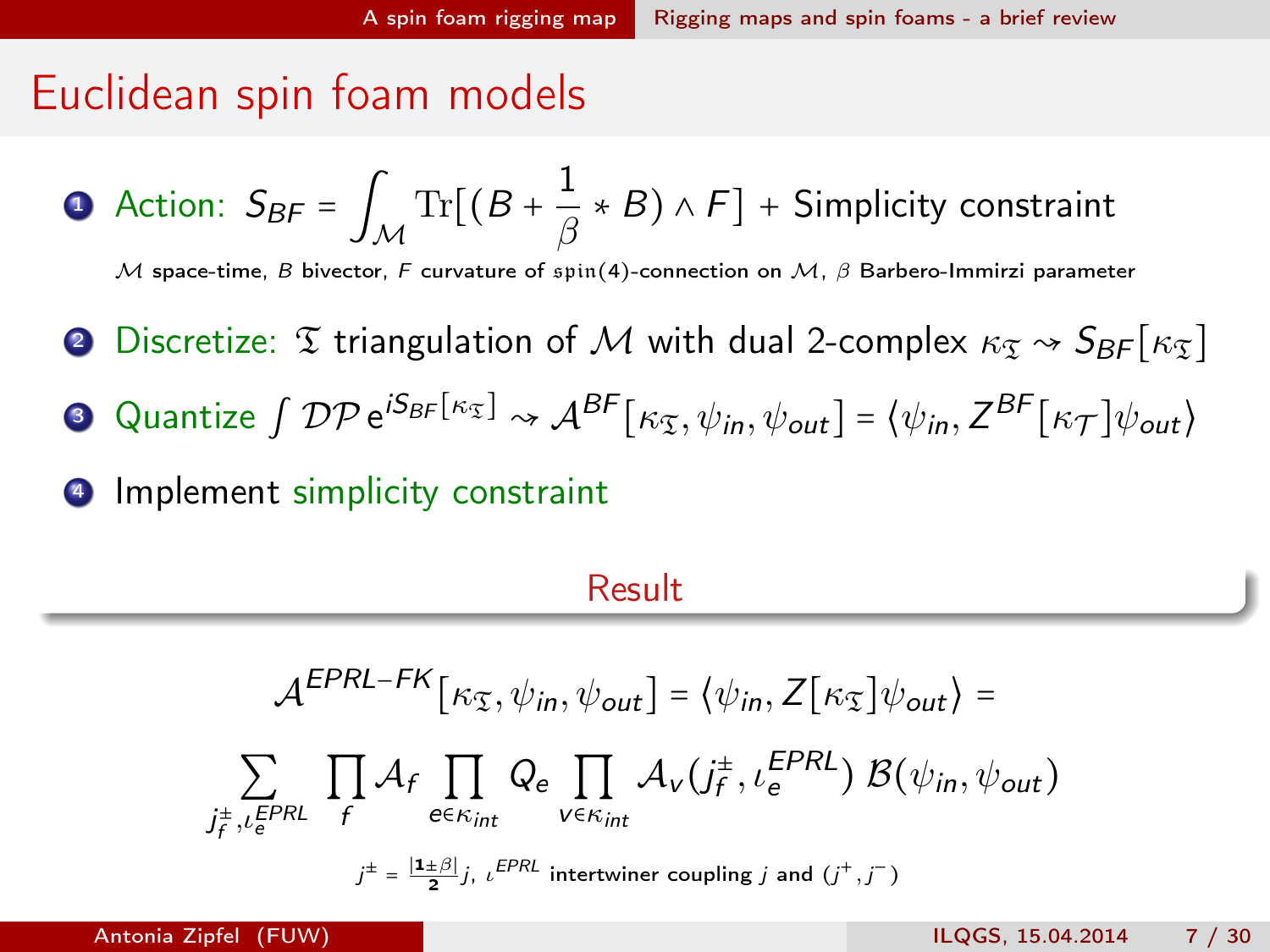### <span id="page-7-0"></span>Merging canonical and covariant LQG - Prerequisites

Can we construct 
$$
\eta[T_s](T_{s'}) = \sum_{\kappa:\gamma_{s'}\to\gamma_s} \langle T_s|Z[\kappa] | T_{s'}\rangle
$$
?

Need identification of boundary states  $\psi_{in}$ ,  $\psi_{out}$  with states in  $\mathcal{H}_{kin}$ 

Canonical LQG

Continuum theory

Quantize point separating sub-algebra of Poisson algebra  $\rightarrow$  all possible graphs in  $\Sigma$ 

Hamiltonian  $\sim$  3-valent nodes

EPRL-FK Model (Eucl.)

Discrete theory

 $\kappa$  dual to triangulation  $\mathfrak T$  of  $\mathcal M$ ,  $\rightarrow$  boundary graphs dual to triangulation of Σ

at least 4-valent nodes

Other issues: Path integral measure? Fate of observables? Implementation of simplicity constraint?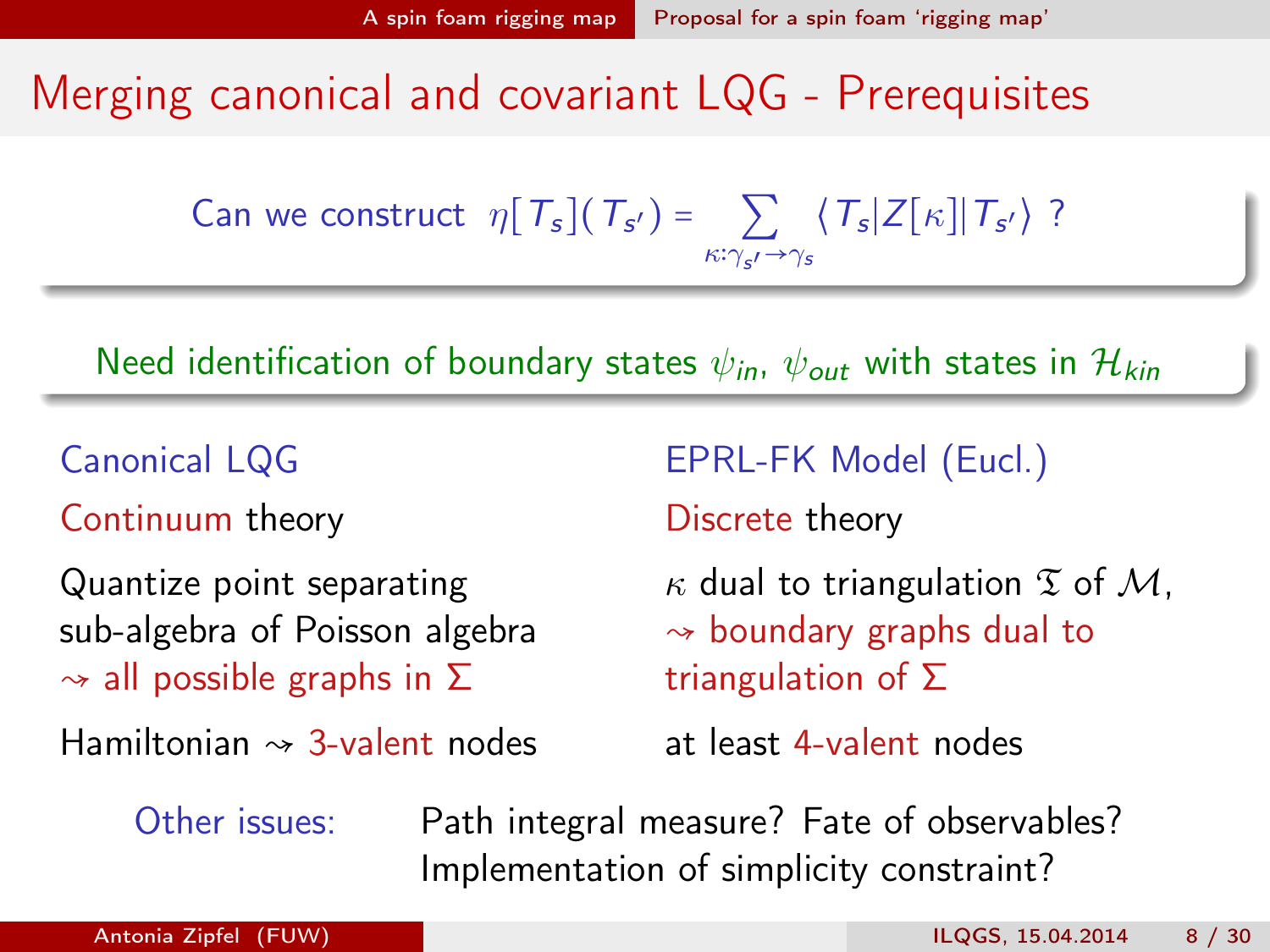### <span id="page-8-0"></span>Abstract foams - The KKL-model

Spin foams - a tool to determine the physical scalar product ?

KKL-model

[Kaminski, Kisielowski, Lewandowski]

Achievements:

 $\bullet$  Z[ $\kappa$ ] defined for arbitrary 2-complexes allowing arbitrary boundary graphs  $\partial \kappa$ 

2 For certain choice of  $\beta$ :  $\mathcal{H}_{\partial K} \simeq \mathcal{H}_{kin,\partial K}$ 

#### In the following we will consider abstract foams

| Abstract foam $\kappa$ :    | p.l. homeomorphic to a 2-complex $\{f, e, v\}$<br>whose boundary $\partial \kappa$ is the disjoint union of<br>closed graphs bordering $\kappa$ |                   |      |
|-----------------------------|-------------------------------------------------------------------------------------------------------------------------------------------------|-------------------|------|
| $\gamma$ borders $\kappa$ : | exist 1-to-1 affine map $\gamma \times [0,1] \rightarrow \kappa$                                                                                |                   |      |
| Antonia Zipfel (FUW)        |                                                                                                                                                 | ILOGS. 15.04.2014 | 9/30 |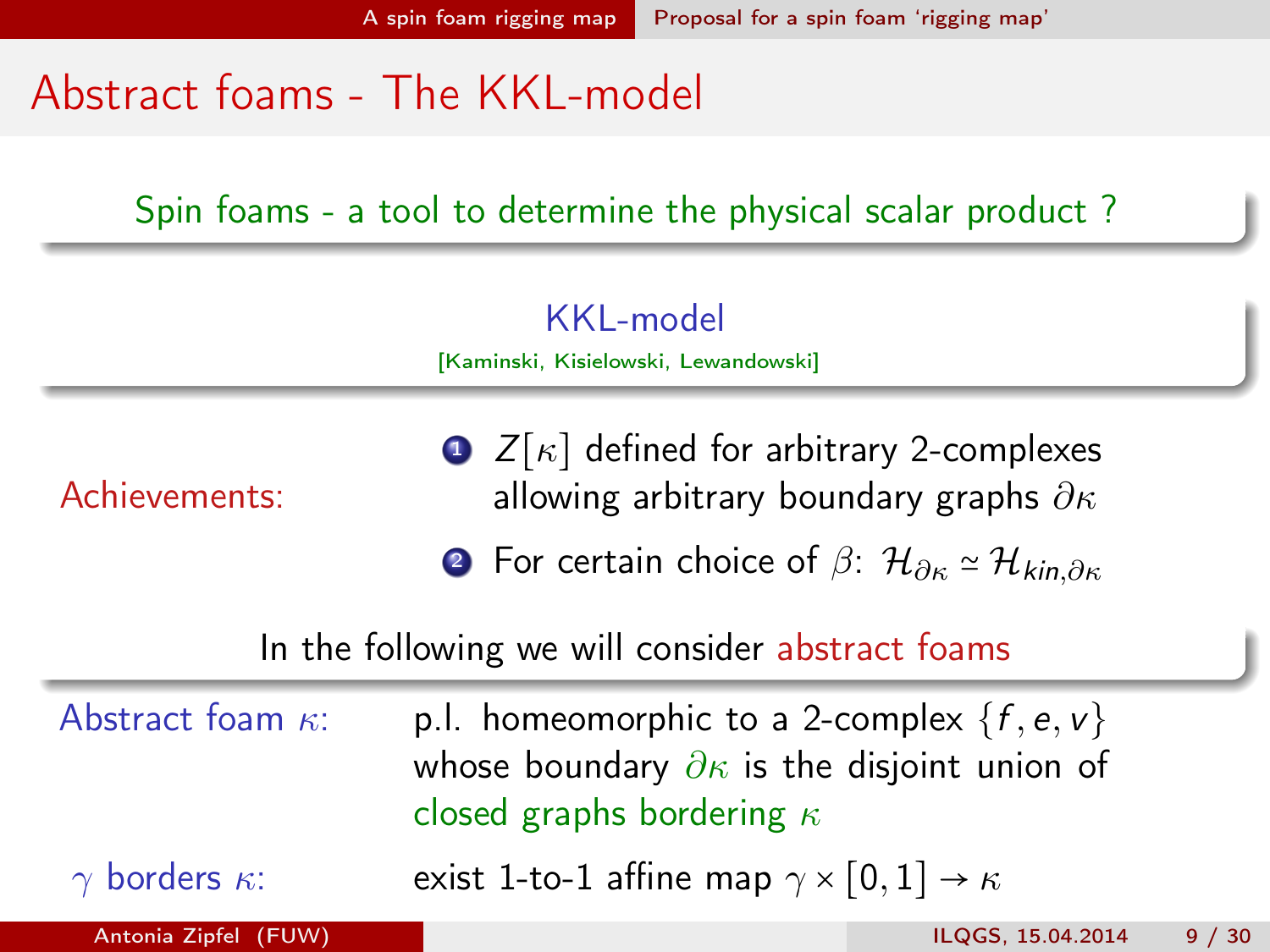### <span id="page-9-0"></span>Proposed rigging-map

#### Abstract equivalence

Two embedded spin nets belong to the same abstract equivalence class  $[s]_A$  if they are embeddings of the same abstract spin net  $s_A$ .

#### A spin foam rigging map

$$
\eta[T_s](T_{s'}) = \sum_{[s']_A \in N_A} \eta_{[s]_A,[s']_A} L_{[s']_A} \quad \text{with} \quad \eta_{[s]_A,[s']_A} = \sum_{\kappa_A(s_A,s'_A)} Z[\kappa_A(s_A,s'_A)]
$$
  
and 
$$
L_{[s']_A} = \eta_{[s']_A} \sum_{\hat{s} \in [s']_A} \langle T_{\hat{s}}, \cdot \rangle
$$

$$
Z[\kappa_A(s_A,s_A')] := \sum_{j_f,\iota_e} \prod_f \mathcal{A}_f \prod_{e\in \kappa_{int}} Q_e \prod_{v\in \kappa_{int}} \mathcal{A}_v(j_f,\iota_e) \prod_{l\in \partial \kappa} \delta_{j_l,j_{f_l}} \prod_{n\in \partial \kappa} \delta_{\iota_n,\iota_{e_n}}
$$

[Kaminski, Kisielowski, Lewandowski], [Ding, Han, Rovelli],[Bahr, Hellmann, Kaminski, Kisielowski, Lewandowski]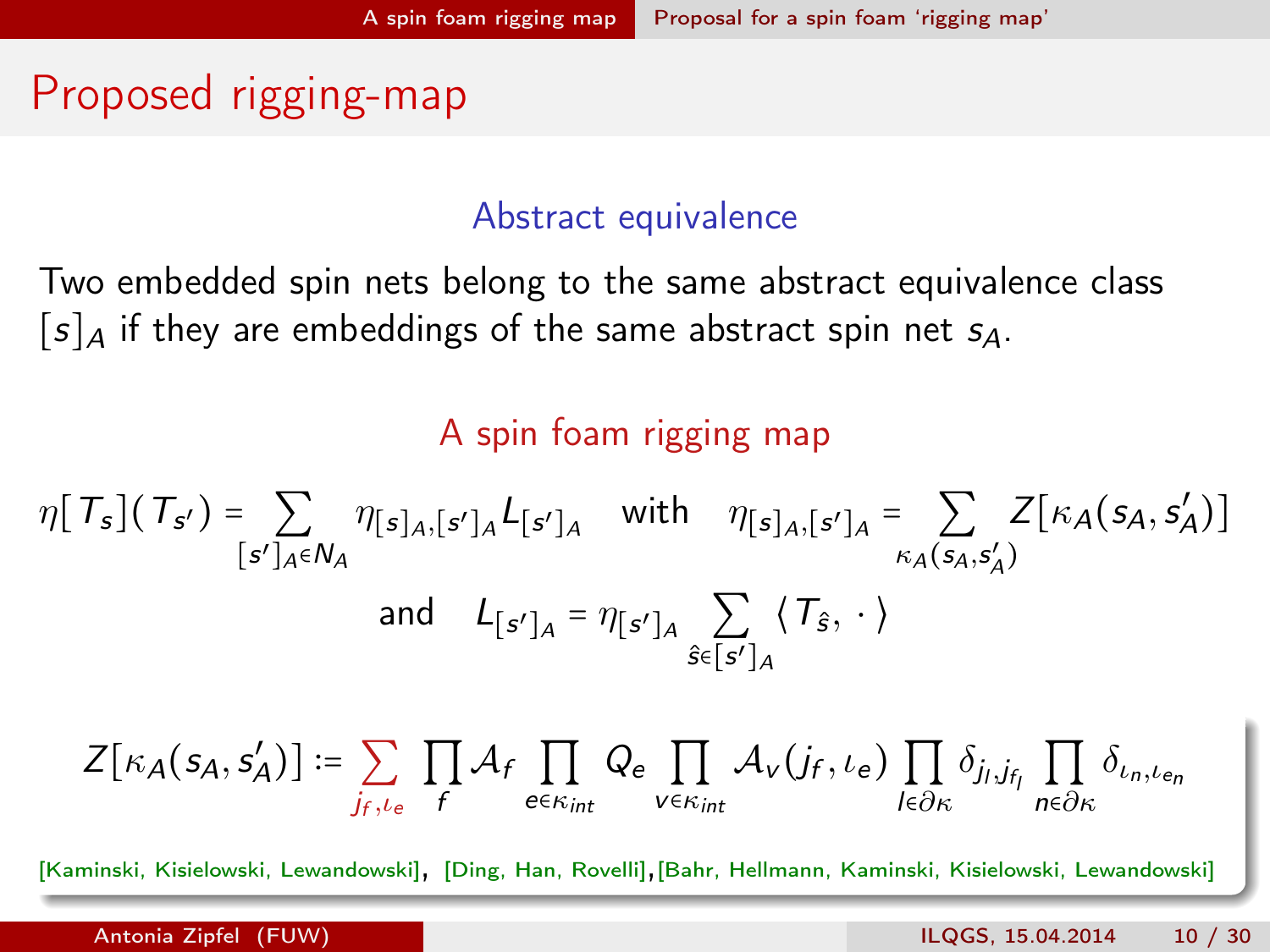<span id="page-10-0"></span>Properties of  $Z[\kappa]$ 

$$
Z[\kappa_A(s_A,s_A')] := \sum_{j_f,\iota_e} \prod_f \mathcal{A}_f \prod_{e \in \kappa_{int}} Q_e \prod_{v \in \kappa_{int}} \mathcal{A}_v(j_f,\iota_e) \prod_{I \in \partial \kappa} \delta_{j_I,j_{f_I}} \prod_{n \in \partial \kappa} \delta_{\iota_n,\iota_{e_n}}
$$

[Kaminski, Kisielowski, Lewandowski], [Ding, Han, Rovelli],[Bahr, Hellmann, Kaminski, Kisielowski, Lewandowski]

Can be defined s.t.  $Z[\kappa_A(s_A,s_A')]$  is invariant if ...

- . . . faces labeled by trivial representation are added or removed
- . . . internal edges splitting a face are added or removed
- ... 2-valent vertices are added or removed

 $Z[\kappa_A](s_A, s_A'): \mathcal{H}_{kin,\gamma(s_A')} \to \mathcal{H}_{kin,\gamma(s_A)}$  is cylindrically consistent!

Furthermore:  $\forall \gamma \exists \kappa_\gamma^0 \text{ s.t. } Z[\kappa_\gamma^0] : \mathcal{H}_{kin,\gamma} \to \mathcal{H}_{kin,\gamma}$  with  $Z[\kappa_\gamma^0] = \mathbb{1}_{\gamma}$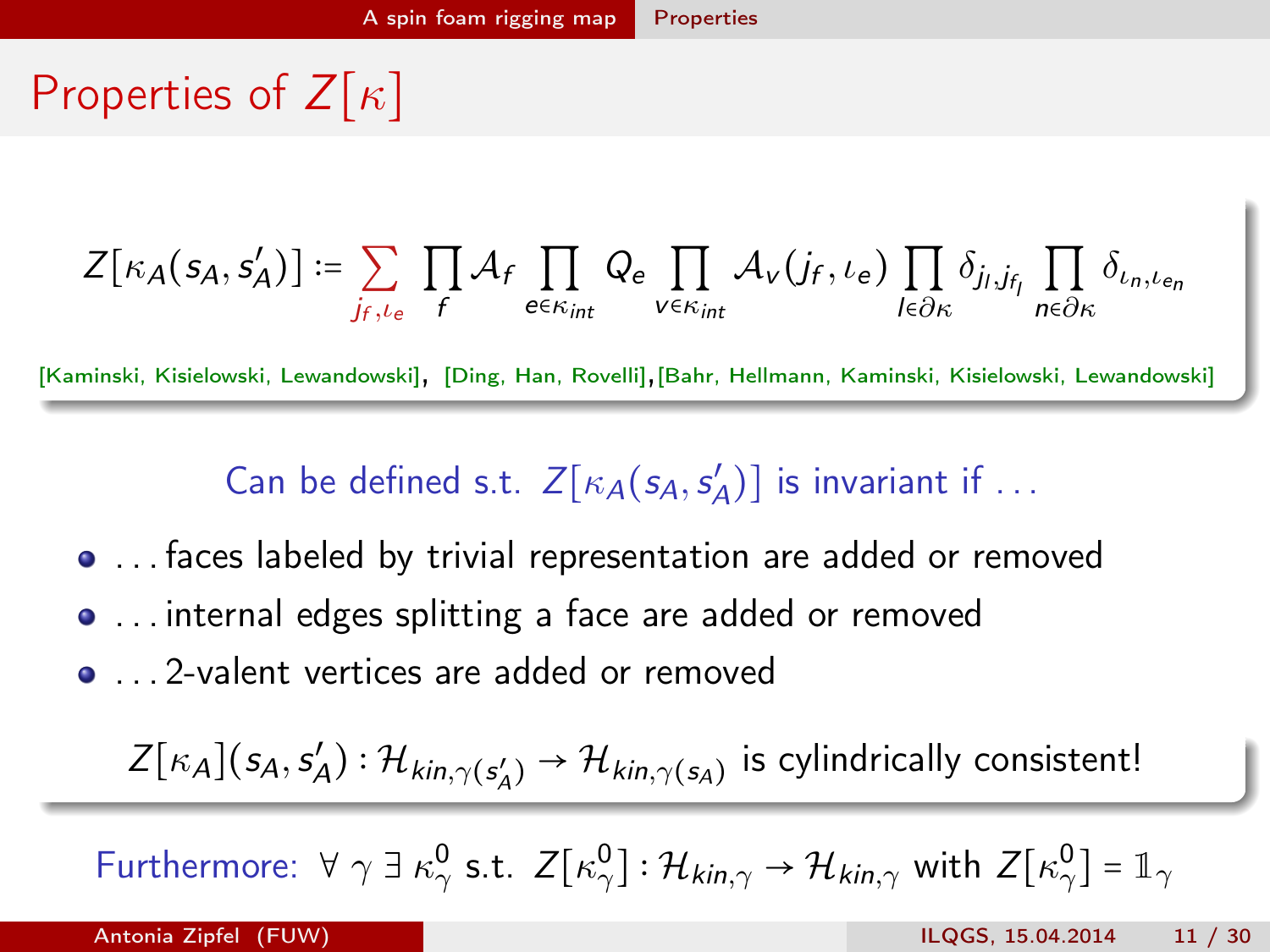### <span id="page-11-0"></span>Minimal foams

#### **Note**

Since adding faces with  $j_f = 0$ , splitting faces and edges leave the amplitude/spin net function invariant one should only sum over equivalence classes in the rigging map .

#### Definition

An abstract foam/graph is called minimal iff it cannot be obtained from another foam/graph by subdivisions.

#### Remark

- Minimal representative is not unique . . .
- . . . but amplitude does not depend on choice

Can always fix a representative for each class and only sum over those.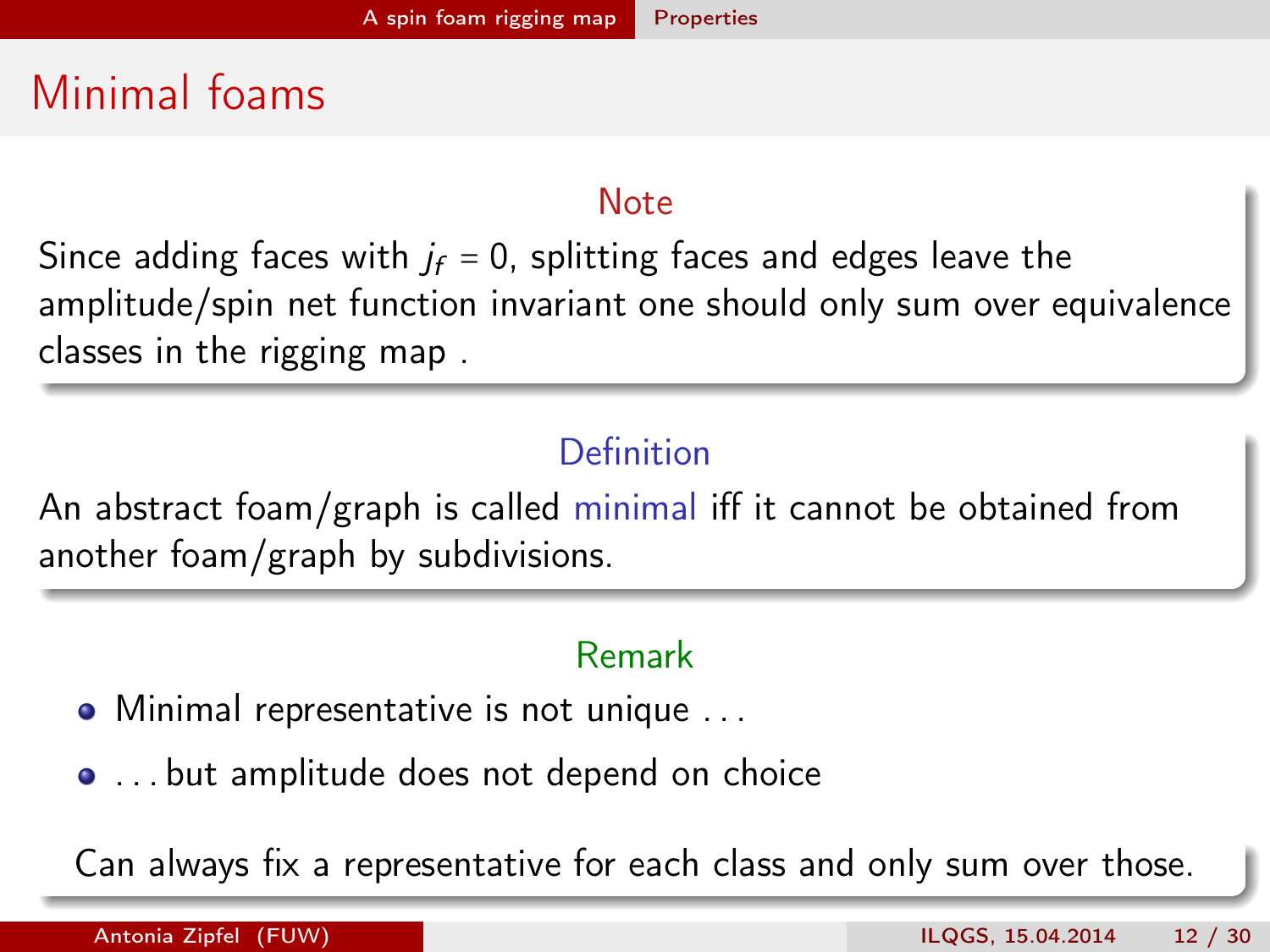### <span id="page-12-0"></span>Gluing



Suppose  $\kappa_1 \cap \kappa_2 = \partial \kappa_1 \cap \partial \kappa_2 = \tilde{\gamma}$  then

∑  $\tilde{\mathsf{s}}(\tilde{\gamma})$  $Z[\kappa_1(s,\tilde{s})]Z[\kappa_2(\tilde{s},s')] = Z[\kappa_1 \sharp \kappa_2(s,s')]$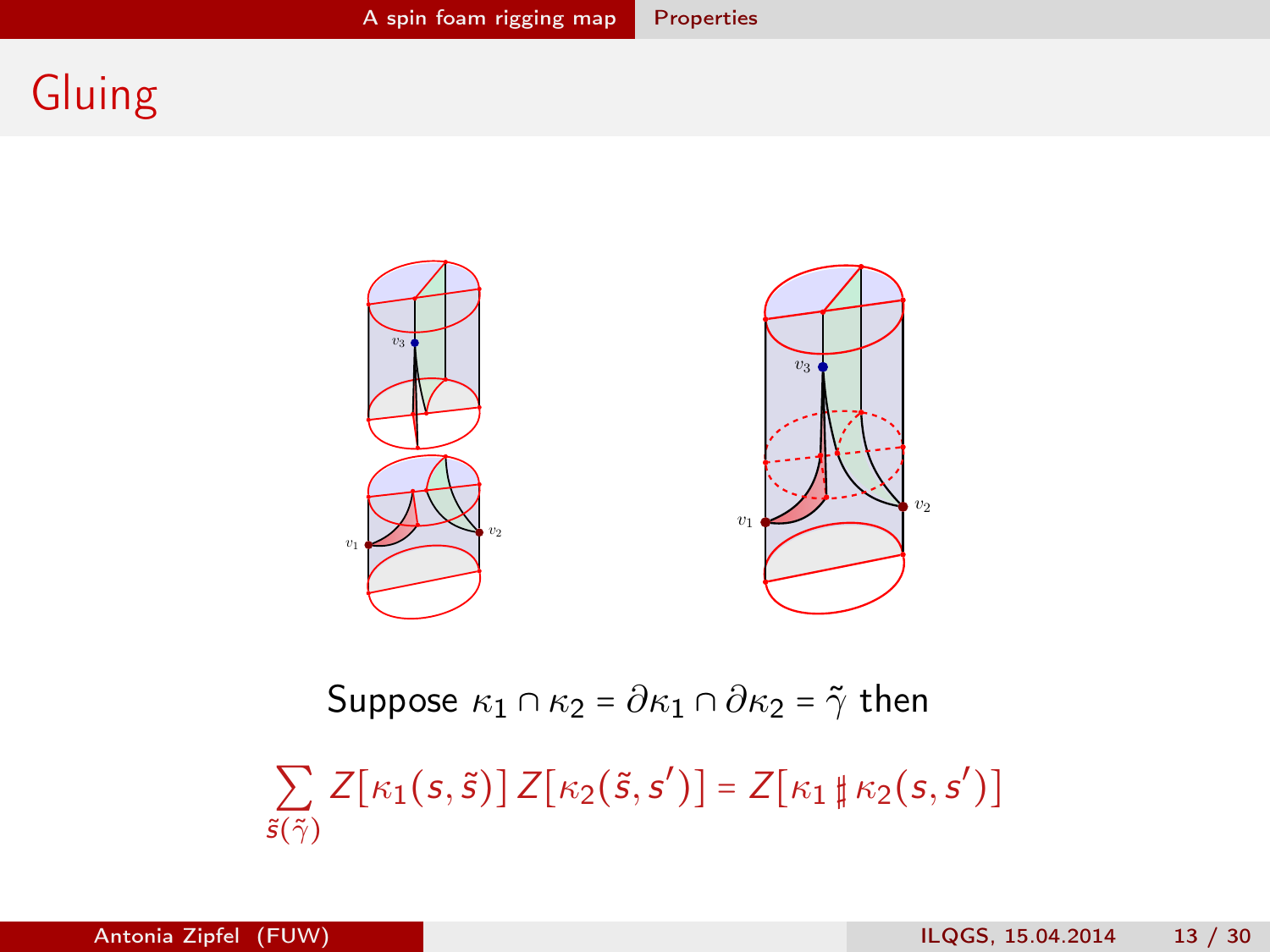### <span id="page-13-0"></span>**Outline**

#### 1 [A spin foam rigging map](#page-5-0)

- [Rigging maps and spin foams a brief review](#page-5-0)
- [Proposal for a spin foam 'rigging map'](#page-7-0)
- **•** [Properties](#page-10-0)

[Why the would-be 'rigging map' is not a proper rigging map](#page-13-0)

- [Time ordering](#page-14-0)
- **•** [Factorization](#page-18-0)
- Why  $\eta$  [is not a rigging map](#page-20-0)
- [Discussion and outlook](#page-22-0)
	- [What is going wrong?](#page-23-0)
	- [Open questions](#page-28-0)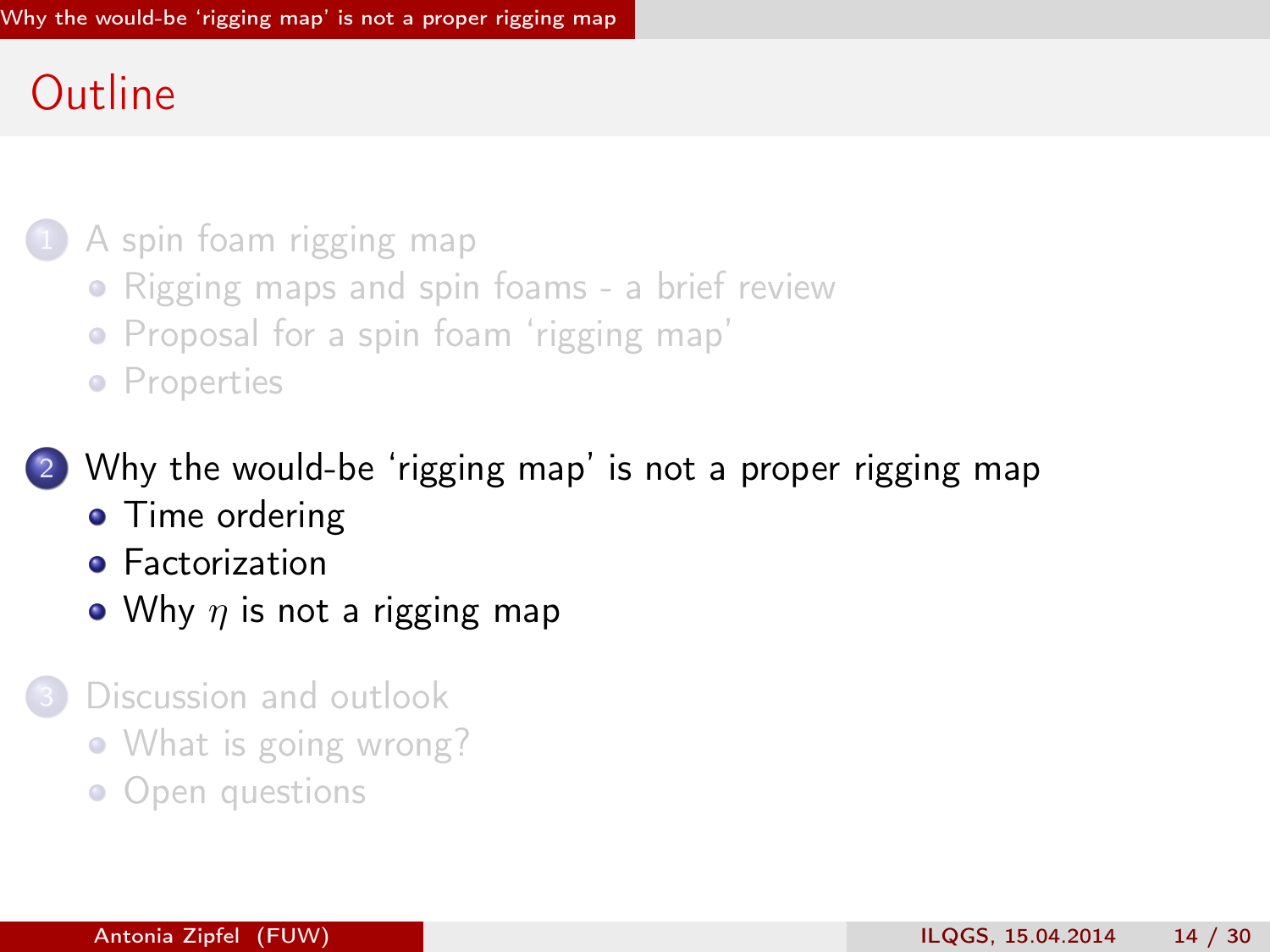### <span id="page-14-0"></span>**Spliting**



Idea: Use this to split big complexes to get a better control on

$$
\eta\big[\,T_{s}\big]\big(\,T_{s'}\big) := \sum_{\kappa:\gamma_{s'}\rightarrow\gamma_{s}}\big\langle\,T_{s}\big|Z\big[\kappa\big]\big|\,T_{s'}\big\rangle
$$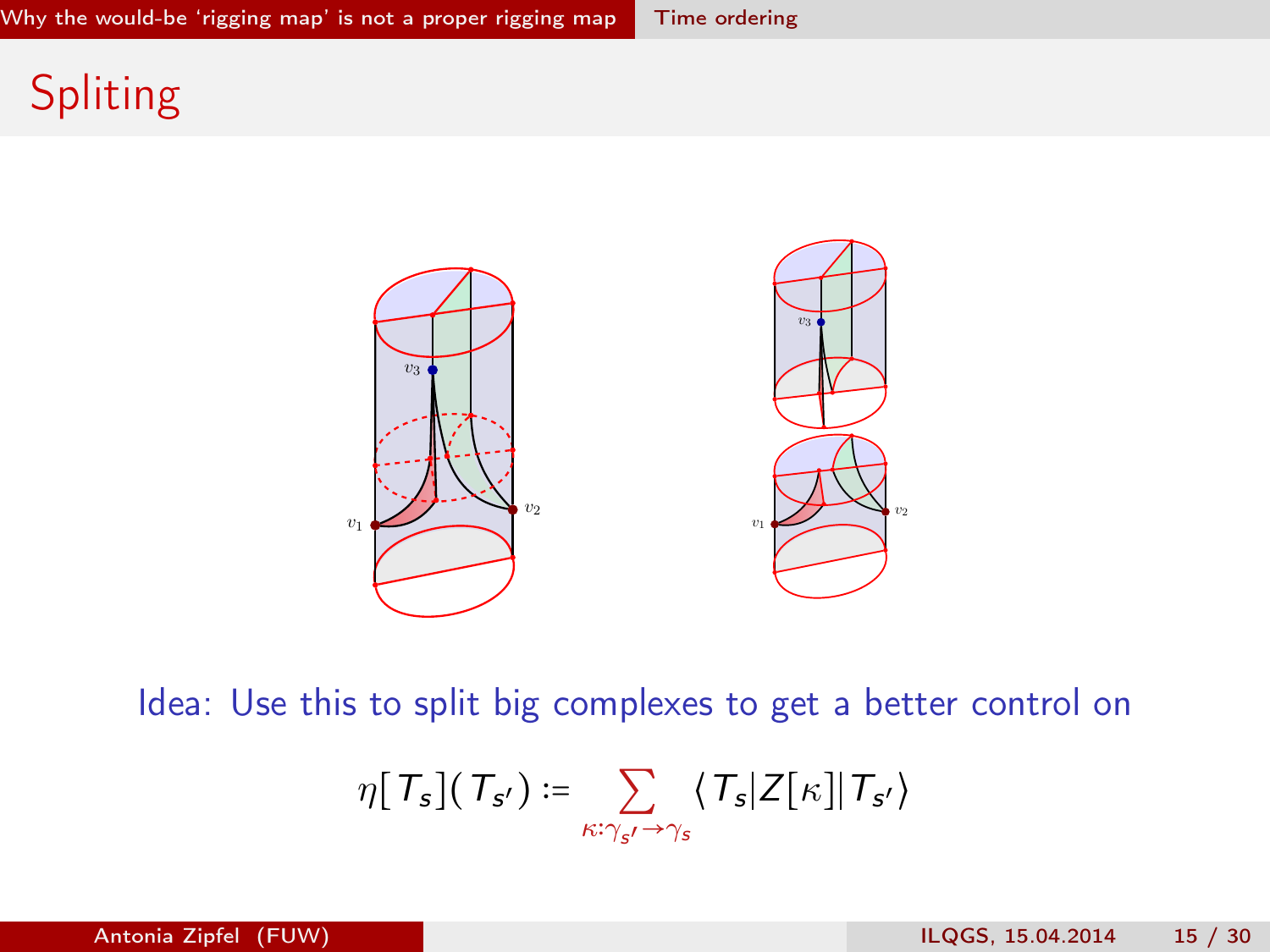### <span id="page-15-0"></span>Time ordering



#### Definition

•  $v \in \kappa_{int}$  s.t.  $\exists n \in \gamma_i$  and  $\exists e \in \kappa_{int}$  with  $s(e) = n$  and  $t(e) = v$ 

 $\sim$  vertex of first generation

- Inductively: Vertex of  $n^{th}$  generation
- $\bullet$  Only final graph  $\Rightarrow$  count backwards
- $\partial \kappa = \varnothing$  all  $v \in \kappa$  of first generation

#### Theorem

A minimal foam  $\kappa$  can be uniquely split into minimal foams  $\kappa_i$ , called 'one time step' foams, containing only vertices of i<sup>th</sup> generation with respect to the original foam  $\kappa = \kappa_1 \sharp \cdots \sharp \kappa_N$  where N is the maximal generation of  $\kappa$ .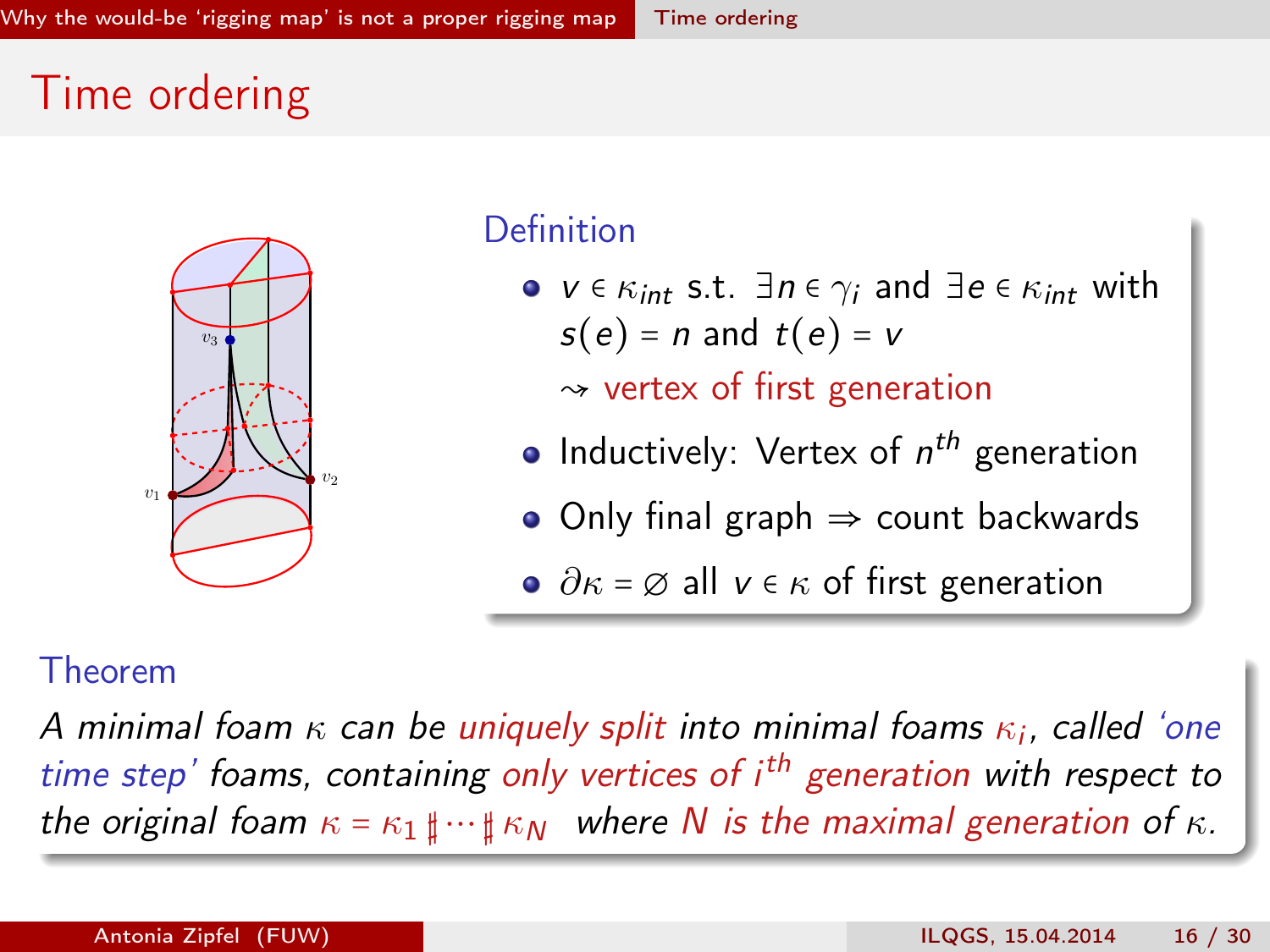### <span id="page-16-0"></span>Sketch of the Proof I

To prove the theorem we need the following observations:

#### Lemma

If  $e \in \kappa_{int}$  has a vertex of  $n^{th}$  generation then the other vertex of  $e$  is either of generation  $n - 1$ , n or  $n + 1$  or a vertex in a final graph.

Introduce additional vertices so that the second vertex of e is either of generation  $n - 1$ , n or  $n + 1$ .

#### Lemma

If a face has an edge  $e$  joining a vertex of  $n^{th}$  and  $(n+1)^{th}$  generation then it contains at least one other edge connecting vertices of  $n^{th}$  and  $(n+1)^{th}$ generation (or  $v$  of generation  $m$  and  $v'$  in final graph).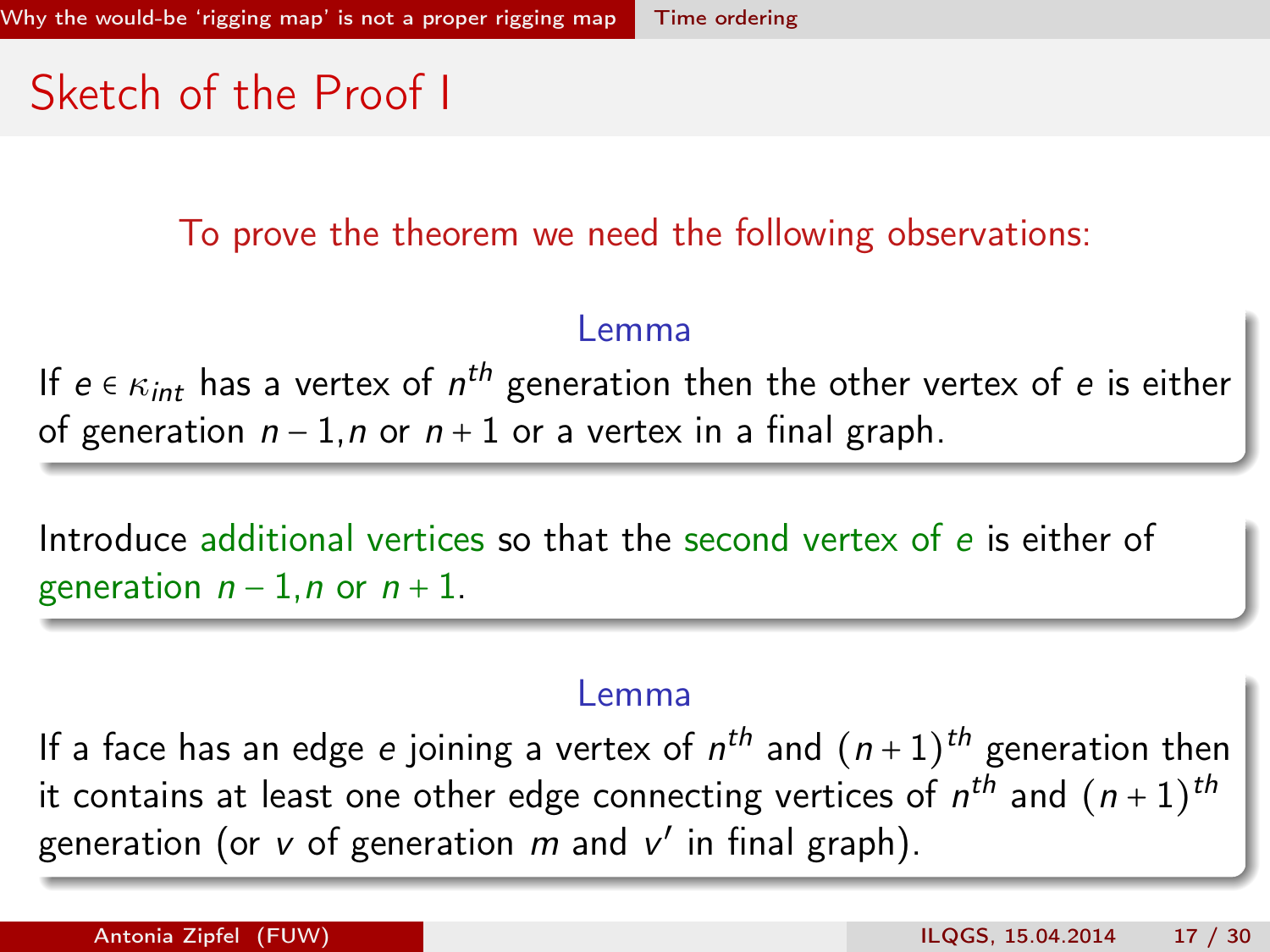### <span id="page-17-0"></span>Sketch of the Proof II

#### Proof of the theorem



• 
$$
\mathcal{E}_{n,n+1} := \{ e \in \kappa_{int} :
$$
  
joining vertices of  $n^{th}$  and  $(n+1)^{th}$  generation\}

- Number of boundary edges  $e \in \mathcal{E}_{n,n+1}$  of f is even
- Split faces until a face contains at most 2 edges in  $\mathcal{E}_{1,2}$
- Split all edges in  $\mathcal{E}_{1,2}$  and join new vertices by edges

$$
\sim \kappa = \kappa_1 \mathbin{\sharp} \kappa'
$$

Repeat the procedure until  $\kappa = \kappa_1 \mathbf{t} \cdots \mathbf{t} \kappa_N$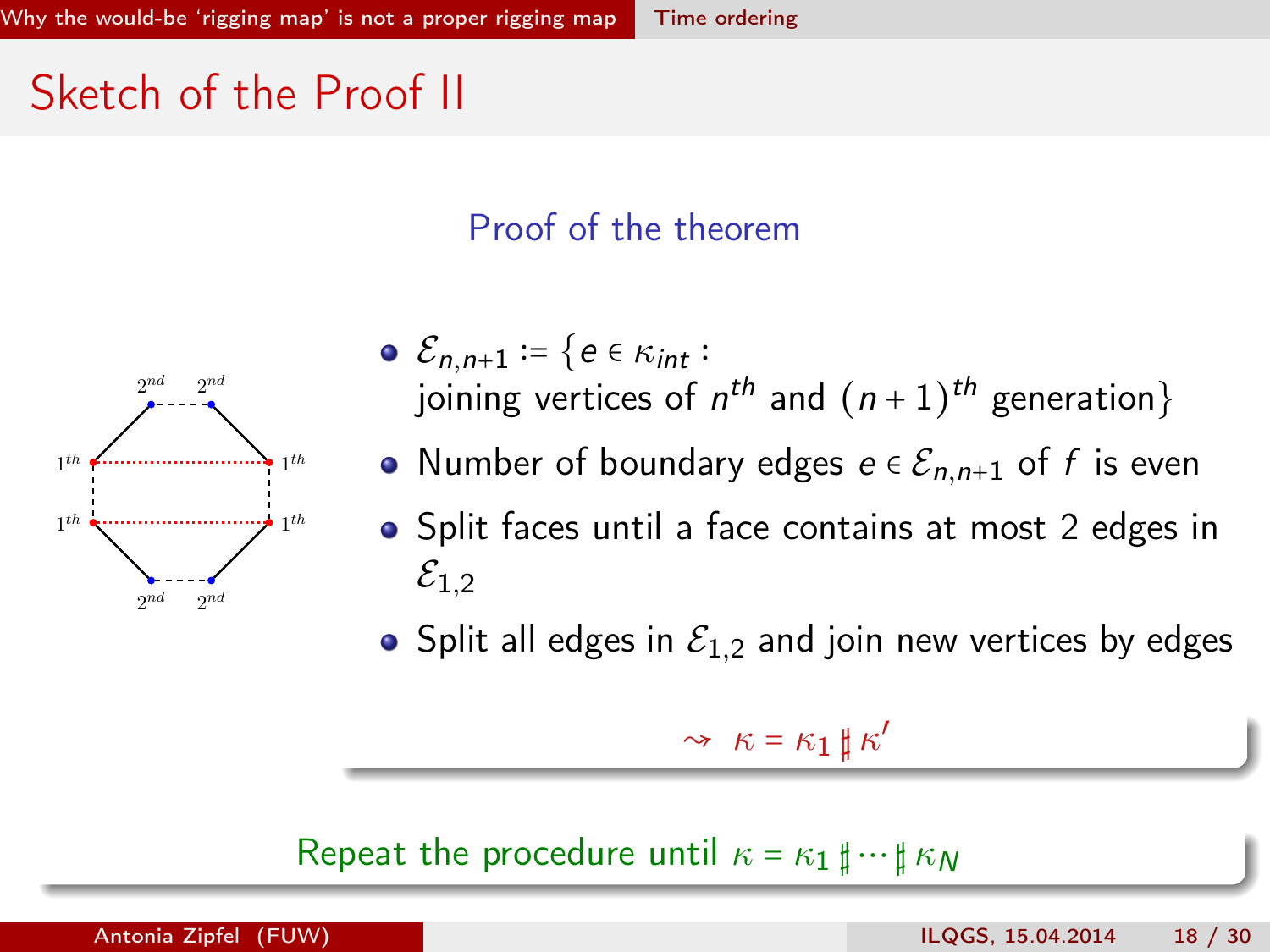### <span id="page-18-0"></span>Factorization of the rigging map I

If  $\eta$  is a proper rigging map then ...  $\eta[\,T_{s_f}\,](\hat{H}\,T_{s_i})\stackrel{!}{=}0 \quad \forall\, T_{s_i}\in\mathcal{H}_{kin}$ 

$$
\implies \eta[T_{\varnothing}](\hat{H}T_{s_i}) = \left(\sum_n (\eta^c[T_{\varnothing}](T_{\varnothing}))^n\right) \eta^c[T_{\varnothing}](\hat{H}T_{s_i}) = 0
$$

where  $\sum_{\kappa}$  in  $\eta^{\texttt{c}}$  is restricted to connected foams

Thus to test the rigging map it suffices to only consider connected foams!!

- But when splitting a connected  $\kappa$  into 'one time step' foams  $\kappa_1 \text{ }\mathbf{t} \cdots \text{ }\mathbf{t} \kappa_n = \kappa$  then  $\kappa_i$  are not necessarily connected
- However, if  $T_{\emptyset}$  is excluded and either  $\gamma(s_f)$  and or  $\gamma(s_i)$  are connected then any foam  $\kappa_1 \sharp \cdots \sharp \kappa_n$  is connected

Test wether  $\eta^c[T_{s_f}]$  annihilates H for any  $s_f$  with connected graph  $\gamma(s_f)$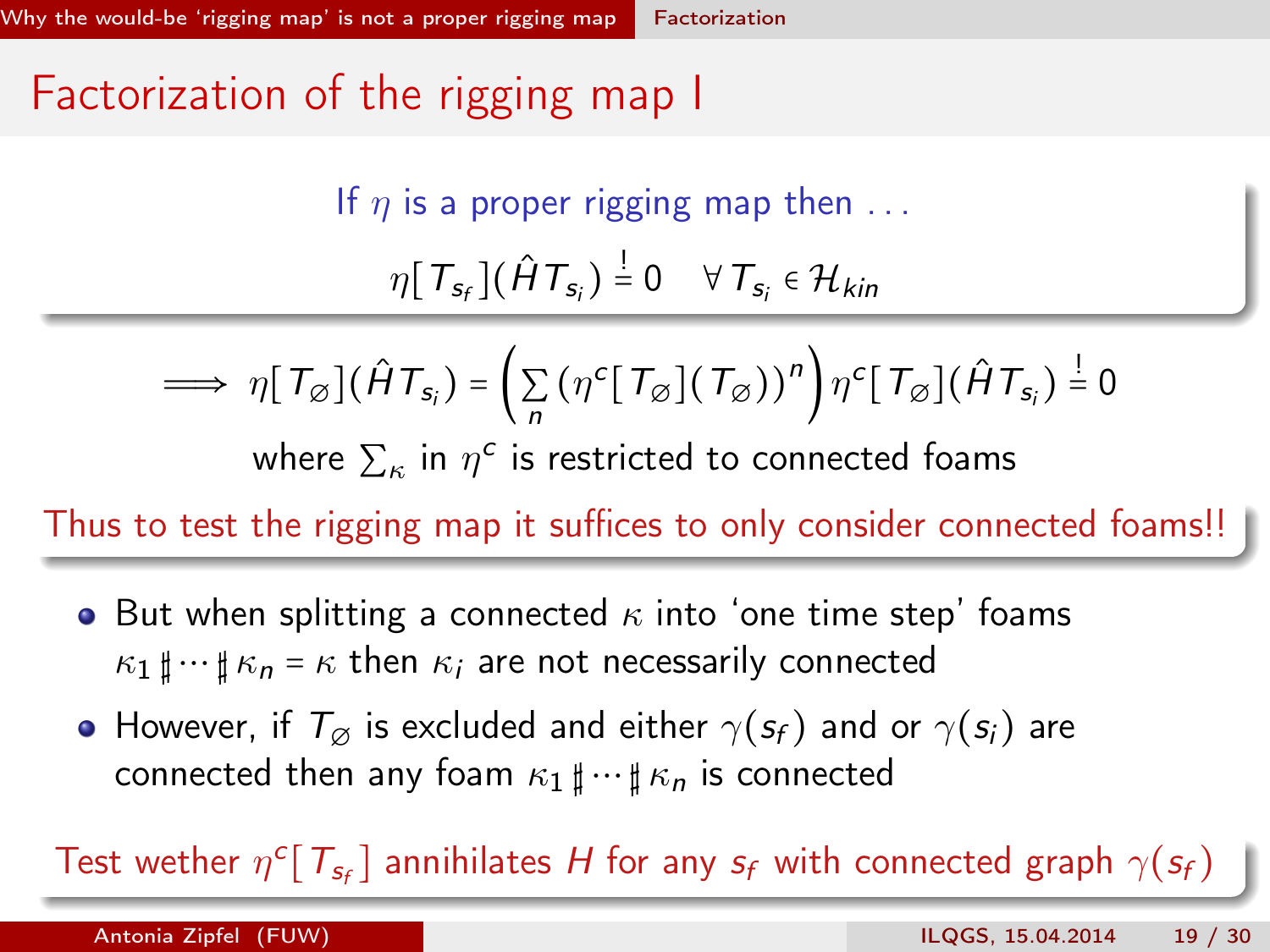### <span id="page-19-0"></span>Factorization of the rigging map II

#### Spin foam transfer matrix

 $\hat{\mathcal{K}}_{\gamma,\gamma'}$  set of 'one time step' foam and  $P_\gamma:\mathcal{H}_{\mathsf{kin}}\to\mathcal{H}_{\mathsf{kin},\gamma}$ 

$$
\hat{Z} \coloneqq \sum_{\gamma, \gamma'} P_{\gamma'} \left[ \sum_{\hat{\kappa} \in \hat{K}_{\gamma, \gamma'}} Z(\hat{\kappa}) \right] P_{\gamma}
$$

We then obtain for  $\gamma(s_f)$  connected ...

$$
\eta^{c} [T_{s_f}](T_{s_i}) = \sum_{\kappa \in K_{\gamma(s_i), \gamma(s_f)}} \langle T_{s_f}, Z(\kappa_1 \, \sharp \, \cdots \, \sharp \, \kappa_N) \, T_{s_i} \rangle = \sum_{N=0}^{\infty} \langle T_{s_f}, \hat{Z}^N T_{s_i} \rangle
$$

#### Remarks

- Above factorization would lead to ordering ambiguities for disconnected foams
- $\hat{Z}$  is symmetric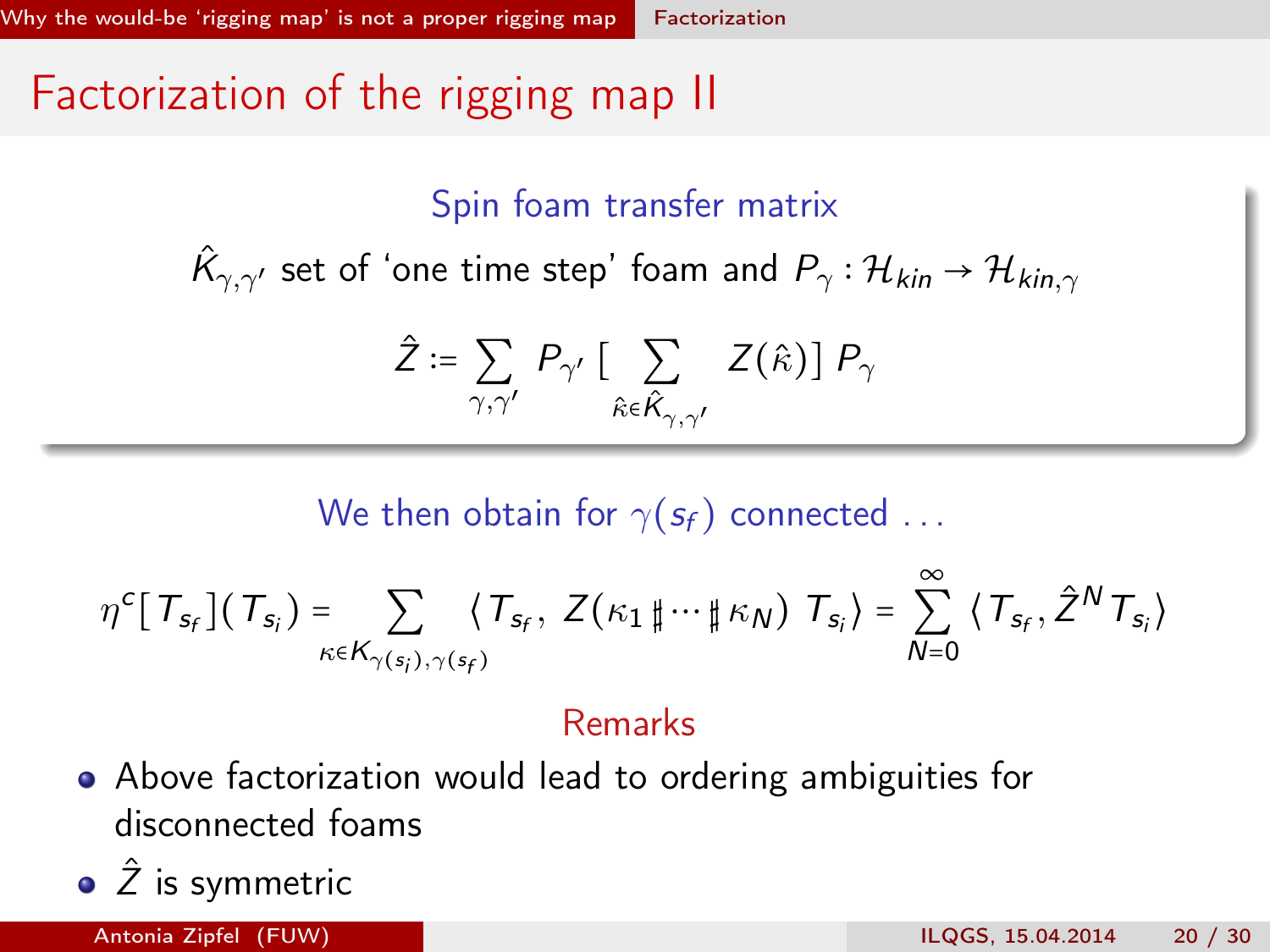### <span id="page-20-0"></span>A naive argument

If  $\eta$  would be a proper rigging map then

$$
\eta^{c} [T_{s_f}](HT_{s_i}) = \langle T_{s_f}, \sum_{N=0}^{\infty} \hat{Z}^{N} HT_{s_i} \rangle \stackrel{!}{=} 0
$$



$$
A := \sum_{N=0}^{\infty} Z^N \implies A = \mathbb{1} + ZA
$$

leads to a contradiction:

 $0 = AH = (1 + ZA)H = H$ 

Of course, this expression is only formal as A is very likely diverging and therefore requires a regularization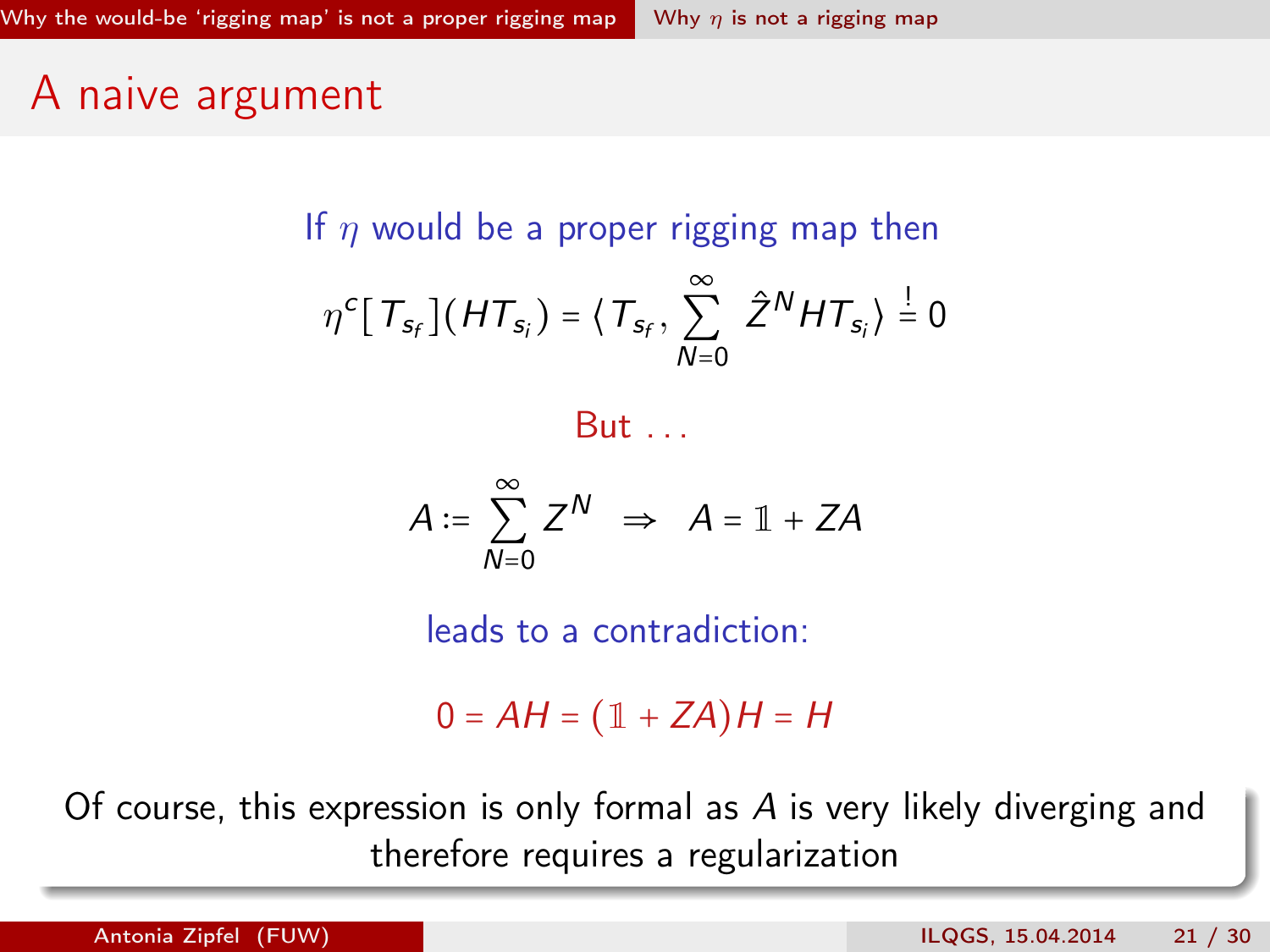## <span id="page-21-0"></span>Regularization of  $\hat{Z}$

Cut-Off:  $K_{\gamma,\gamma'}$  is infinite, therefore introduce cut-off  $(J,N_f,N_e)$ 

Weight: Suppose there exist a weight  $\omega(\kappa \, \sharp \, \kappa') = \omega(\kappa) \omega(\kappa')$  s.t.  $Z' \coloneqq -\sum_{\alpha} \omega(\hat{\kappa}) Z[\hat{\kappa}]$  has finite norm  $\hat\kappa$ є $\hat{\mathsf K}_{\gamma, \gamma'}$ 

Even if  $Z'$  is now densely defined  $(Z')^n$  is not necessarily densely defined.

Recall:  $Z$  is symmetric and so is  $Z'$ 

Suppose: ′ can be extended to an self-adjoint operator with projection valued measure E and let

Then:  $'$  acts on the states  $\psi_{\boldsymbol{q}} \coloneqq \int_{-\alpha}^{\boldsymbol{q}}$  $\int_{-q}^{q}$  d $E(\lambda)$   $\psi$ ,  $\psi$  ∈  $\mathcal{H}_{kin}$ , by multiplication with  $\lambda \in [-q, q]$  where  $0 < q < 1$ 

> But:  $A \psi_q = \int_{-q}^{q}$  $\int_{-q}^{q} dE(\lambda) (1-\lambda)^{-1} \psi \rightsquigarrow A = \mathbb{1} + ZA \nmid Z$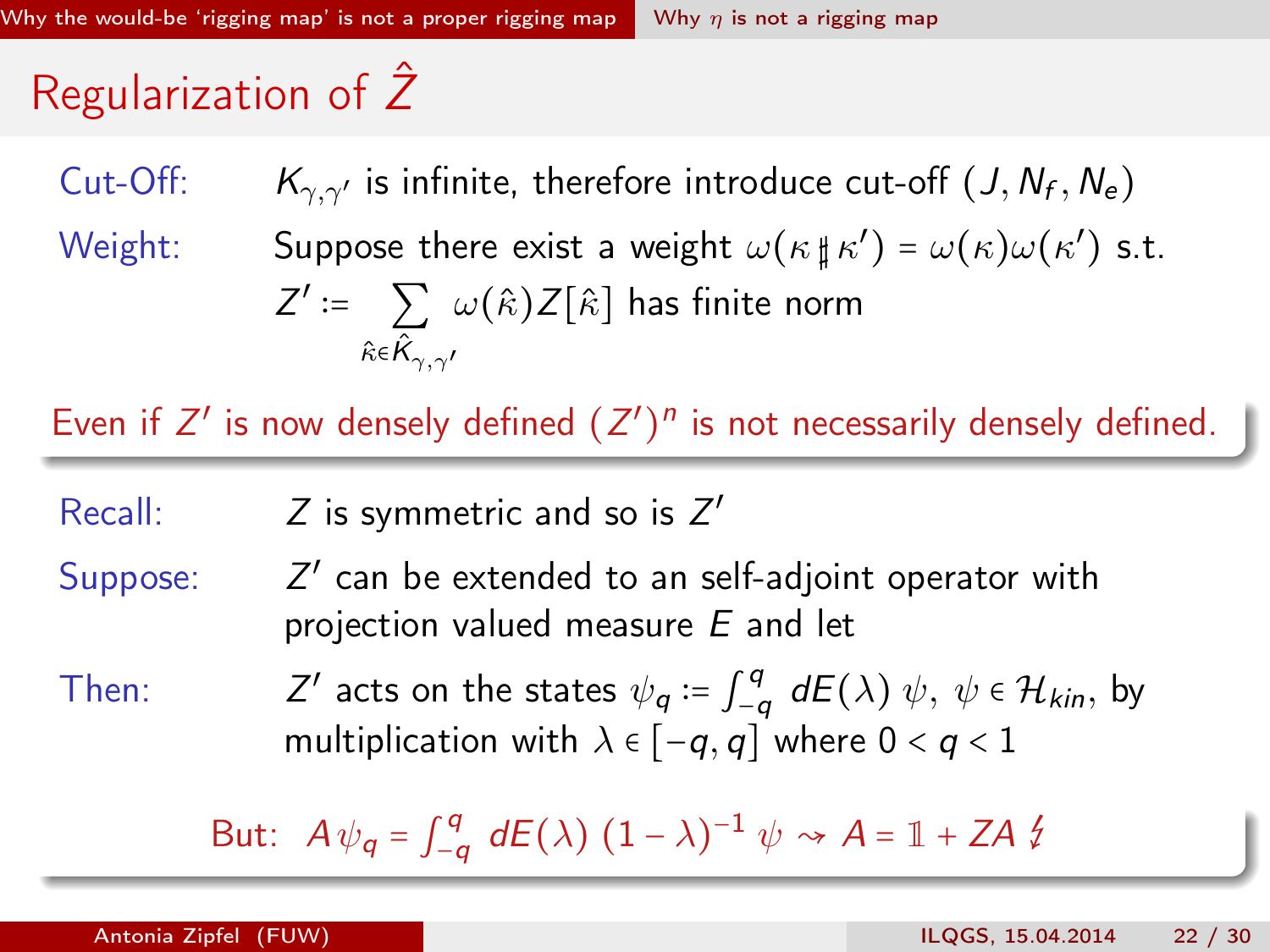### <span id="page-22-0"></span>**Outline**

#### 1 [A spin foam rigging map](#page-5-0)

- [Rigging maps and spin foams a brief review](#page-5-0)
- [Proposal for a spin foam 'rigging map'](#page-7-0)
- **•** [Properties](#page-10-0)

[Why the would-be 'rigging map' is not a proper rigging map](#page-13-0)

- [Time ordering](#page-14-0)
- **•** [Factorization](#page-18-0)
- Why  $\eta$  [is not a rigging map](#page-20-0)

#### [Discussion and outlook](#page-22-0)

- [What is going wrong?](#page-23-0)
- [Open questions](#page-28-0)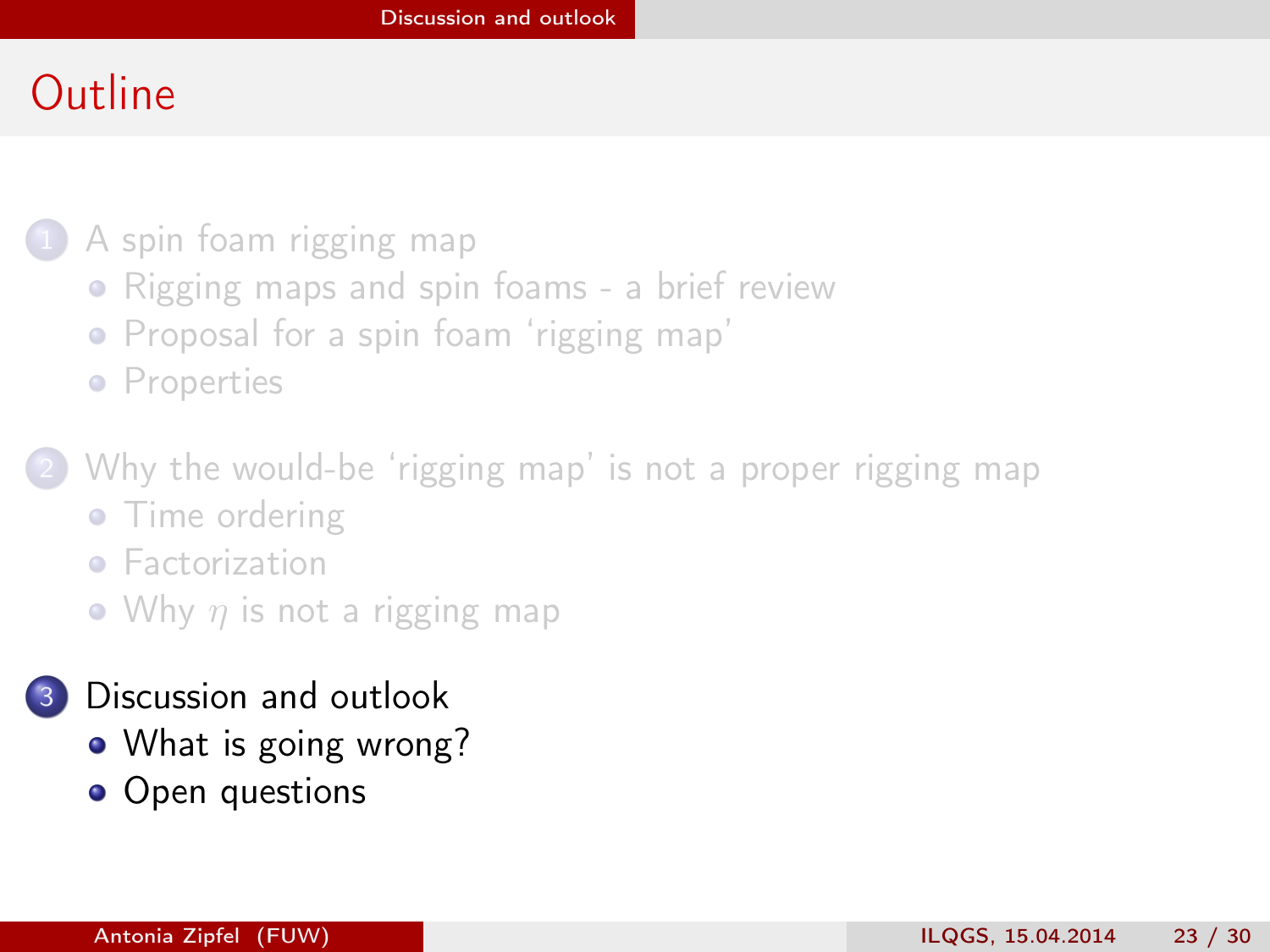- <span id="page-23-0"></span>Option  $I: Z$  is itself a projector, e.g. BF-theory
- Option II: Vertex amplitude too local
- Option III: Necessity to restrict to one Plebanski sector?
- Option IV: Wrong assumption on the weight!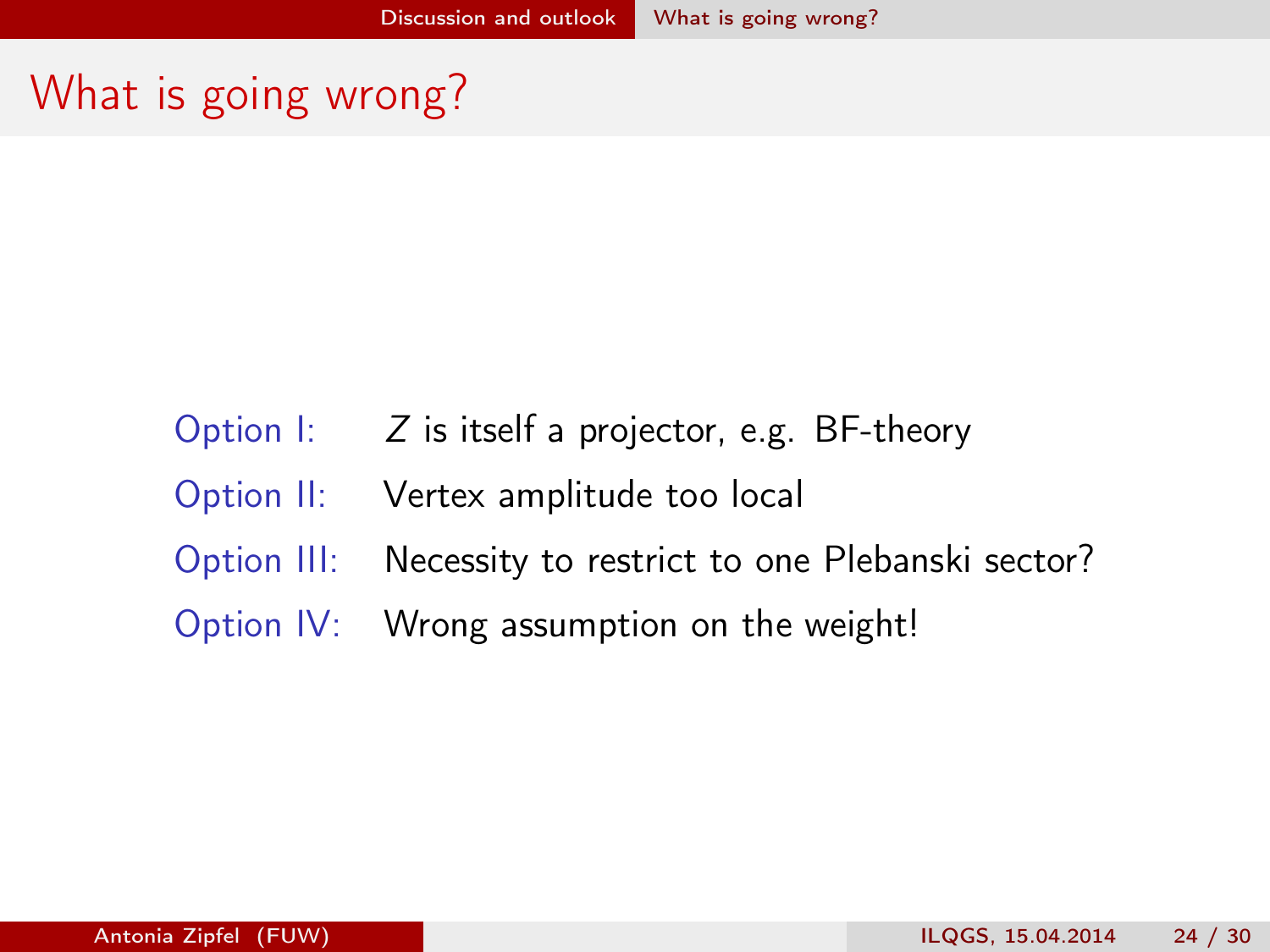<span id="page-24-0"></span>Option  $\mathsf{I}: \mathsf{Z}$  is itself a projector, e.g. BF-theory

 $\textbf{\textsf{D}}$  It can be shown that for  $\beta$  = 1 the operator  $\quad \sum \; Z[\kappa]$  annihilates the  $\kappa \in K_{\text{Melon}}$ Euclidean constraint. Here,  $\kappa \in K_{\text{Melon}}$  are foams with just one internal vertex and boundary graphs of the form:  $\mathcal{N}\rightarrow\mathbb{R}$  and [Alesci, Thiemann, A.Z.]

2 Z can be interpreted as an object obtained from some sort of coarse graining. In [Dittrich, Hellmann, Kaminski] a similar object was derived for holonomy spin foam models via coarse graining. For BF-theory this already incorporates the dynamics.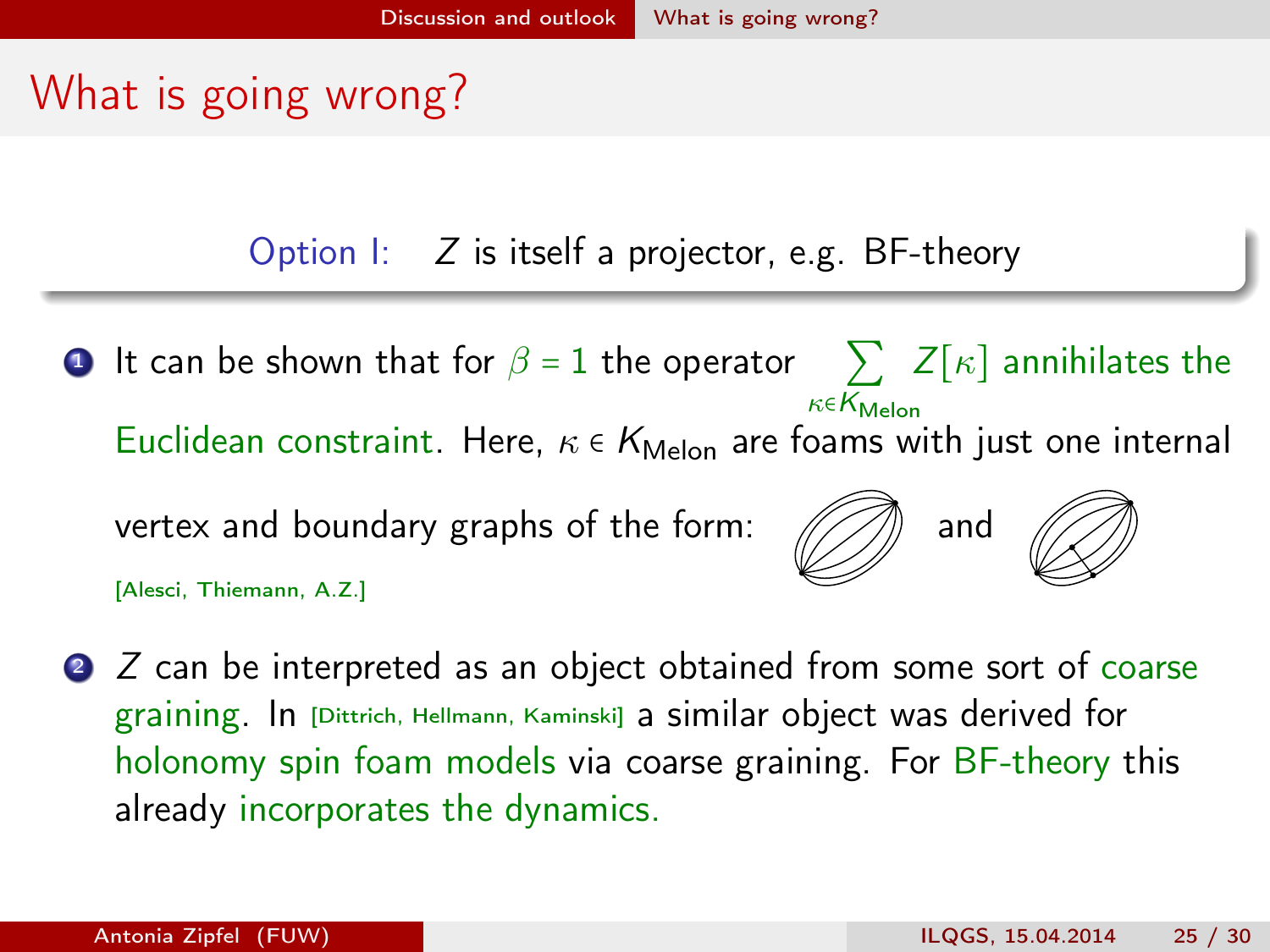<span id="page-25-0"></span>Option II: Vertex amplitude too local

The would-be rigging map can be factorized since foams can be split, that is,  $\kappa = \kappa_1 \mathbf{t} \cdots \mathbf{t} \kappa_N$ 

Suppose  $\mathcal{A}_v Q_e (v, v') \mathcal{A}_{v'}$   $\not\prec \mathcal{A}_v Q_e (v, m) \mathcal{A}_m Q_e (m, v') \mathcal{A}_{v'}$ then splitting is no longer possible.

In this sense: vertex amplitude too local

Other hints into this direction: E.g. [Dittrich], [Hellmann, Kaminski],...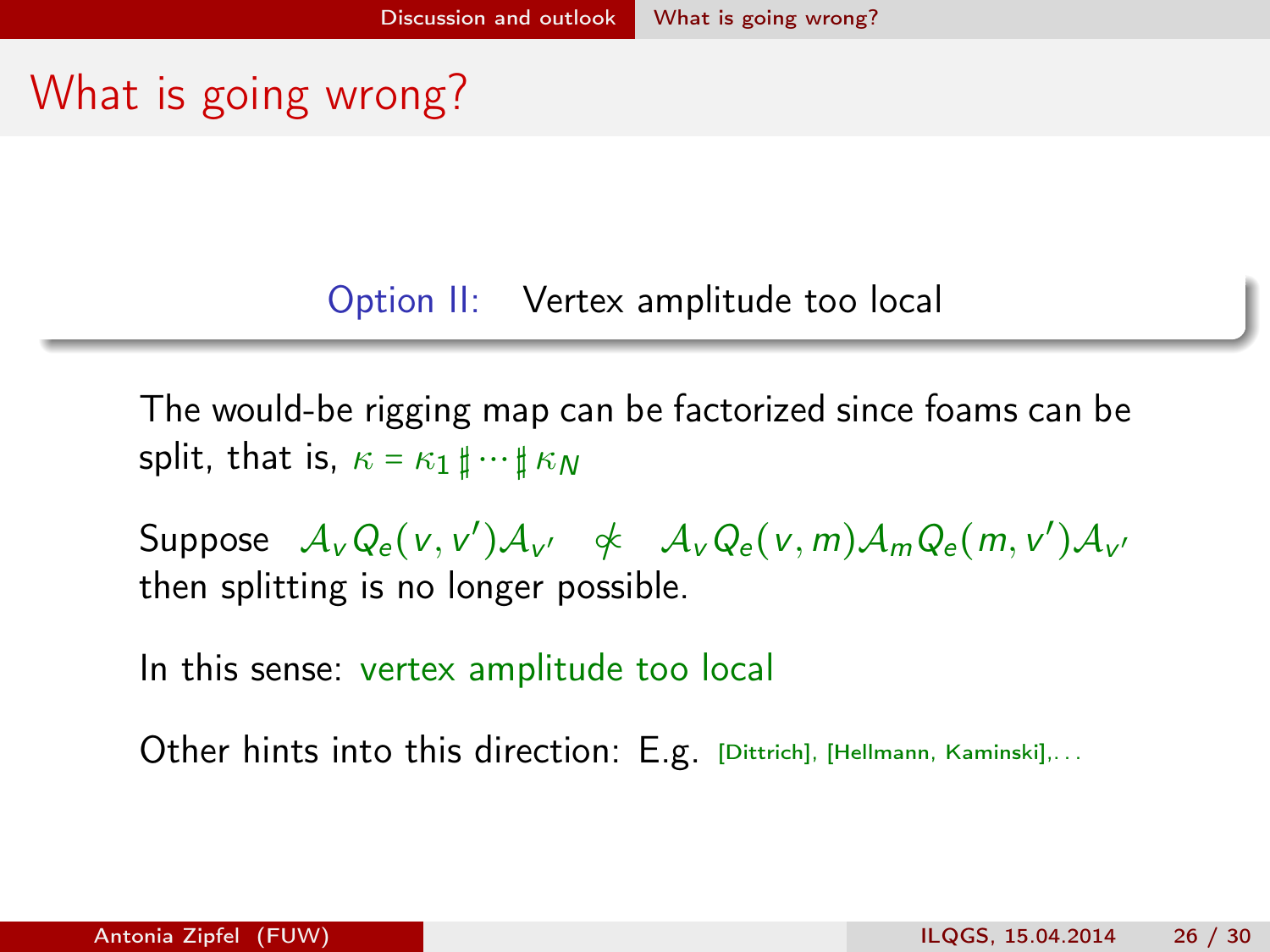<span id="page-26-0"></span>Option III: Necessity to restrict to one Plebanski sector?

$$
2\pi\delta(C) = \lim_{T \to \infty} \int_{-T}^{T} e^{itC} = \lim_{T \to \infty} \int_{0}^{T} \left[ e^{itC} + e^{-itC} \right]
$$

$$
= \lim_{T \to \infty} \lim_{n \to \infty} \sum_{k=1}^{n} \frac{T}{n} \underbrace{\left[ e^{iCT/n} \right]^k}_{U^k} + \underbrace{\left[ e^{-iCT/n} \right]^k}_{(U^{\dagger})^k}
$$

But:  $\hat{Z}$  is symmetric  $\sim \hat{Z} = U + U^{\dagger}$  $\Rightarrow \sum Z^k = \sum (U + U^{\dagger})^k \neq \delta(H)$ k∈N  $k \in \mathbb{N}$ 

A similar problem occurs in the asymptotic expansion. Can it be solved by the proper vertex proposal  $[Engle]$ ?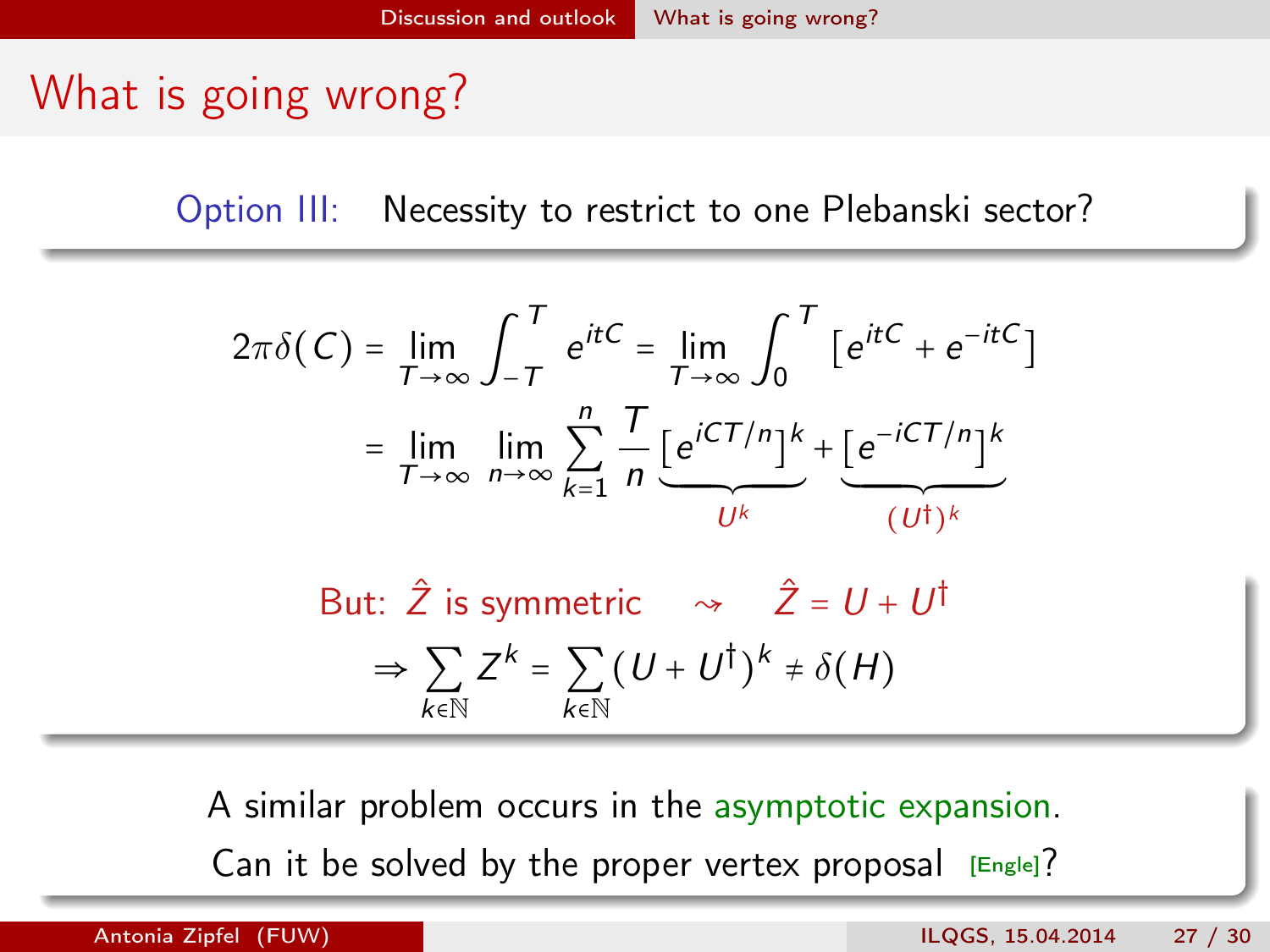<span id="page-27-0"></span>Option IV: Wrong assumption on the weight!

We assumed that Z can be regularized by introducing a weight  $\omega$  that obeys  $\omega(\kappa_1)\omega(\kappa_2) = \omega(\kappa_1 \sharp \kappa_2)$ . Is that sensible?

**1** Regularization might require symmetry factors that destroy splitting:

$$
\delta(x) = \int \mathrm{d}k \, \mathrm{e}^{ikx} = \int \mathrm{d}k \big( \sum_{n} \frac{i^{n}}{n!} (kx)^{n} \big)
$$

For example in standard GFT  $\frac{\lambda^{|\gamma^{(0)}|}}{\text{sum}(\gamma)}$  $|\text{sym}(\gamma)|$ 

**2** Spin foam amplitudes suffer from bubble divergencies. However, if foams with bubbles are excluded then gluing might no longer be possible, since even if  $\kappa_1$ ,  $\kappa_2$  contain no bubbles,  $\kappa_1 \nparallel \kappa_2$  might have bubbles.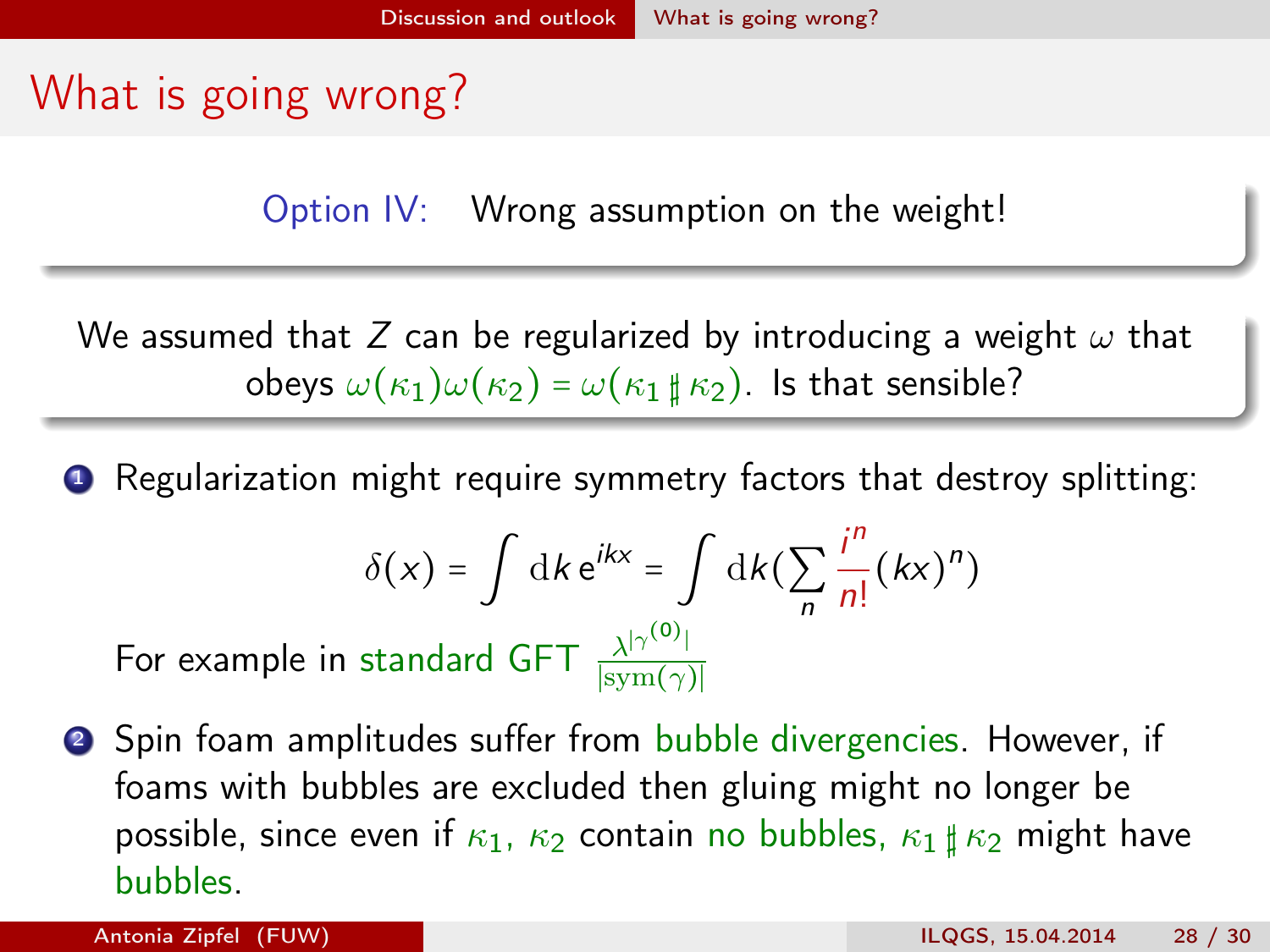### <span id="page-28-0"></span>Open questions

#### Regularization

- Explore regularization methods of generalized GFT [Oriti]
- Explore latest results on regularization of the EPRL-model [Bonzom,Carrozza,Oriti, Puchta, Riello, Rovelli, Smerlak,. . . ]
- **Connection to coarse graining [Dittrich, ...]?**

#### Proper vertex

Generalize proper vertex proposal  $_{[Engel]}$  to n-valent vertices and test wether the modified rigging map still has the same problems.

#### Technical aspects

- Single time step  $\rightarrow$  better control on the sum
- Formalism to design single time step foams;

[Kisielowski, Lewandowski, Puchta]